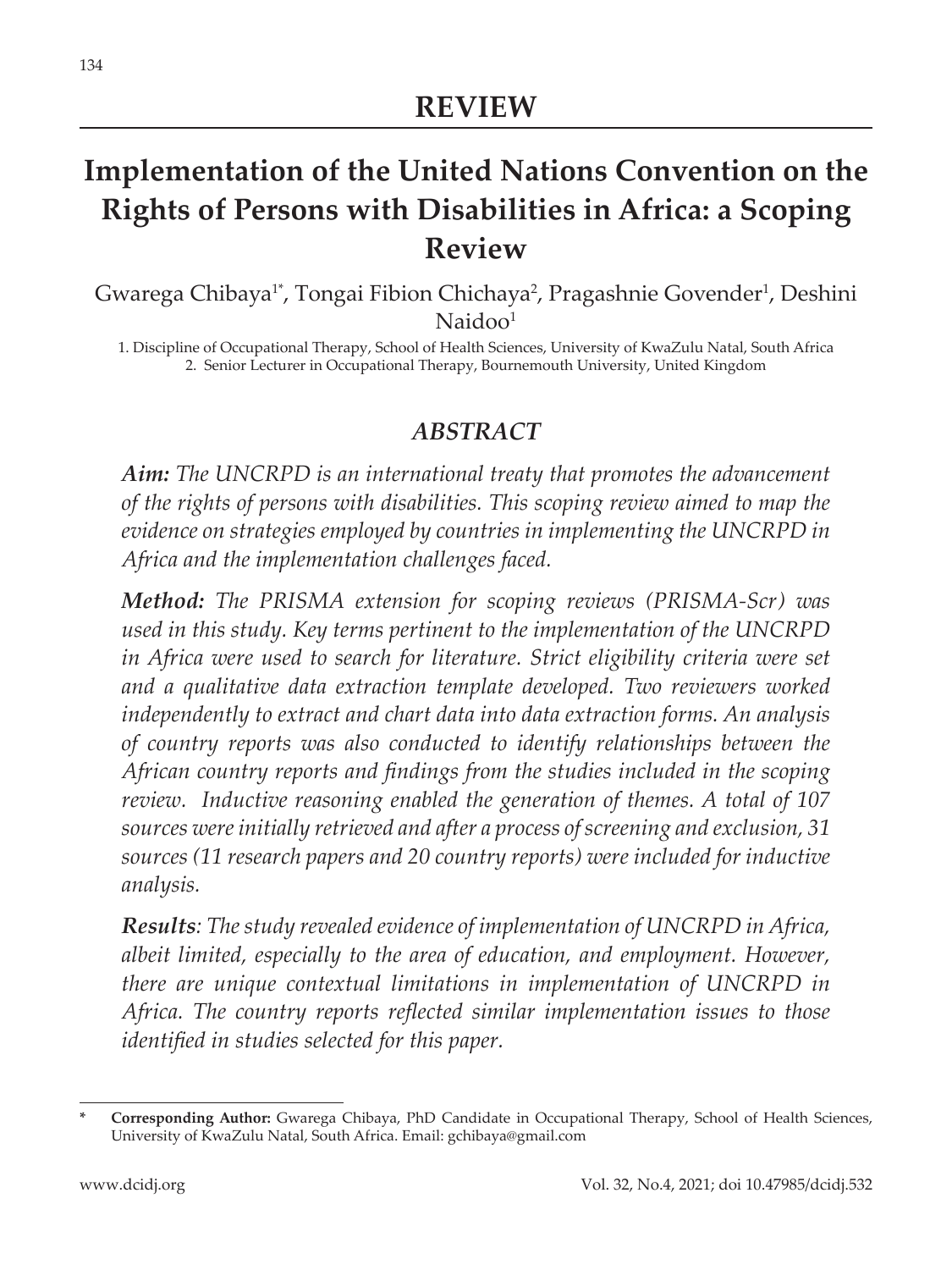*Conclusion and Implications: This calls for African governments to broaden focus on implementation of other articles of the UNCRPD in order to create inclusive societies.* 

*Key Words: country reports, implementation, scoping review, disability rights, treaty*

## **INTRODUCTION**

The United Nations Convention on the Rights of Persons with Disabilities (UNCRPD) is the first international human rights treaty aimed at specifically promoting disability rights (United Nations, 2006).The treaty has drawn focus to the exclusionary and oppressive practices against persons with disabilities, which had been overlooked for many years (Byrne, 2012). Literature shows that there are about 1 billion people with disabilities in the world and majority of these are in low- and middle- income countries, with Africa alone having an estimated 40% of the world's persons with disabilities (World Health Organisation, 2011).There are variations in statistical data due to the complexity of defining disability, not only in Africa but also globally (Altman, 2001; World Bank, 2008).

The UNCRPD demands that member states reconsider their domestic legislative and policy frameworks in order to promote disability rights in line with the Convention. Seven African countries participated in the development of the foundational texts of the UNCRPD (United Nations, 2004). In addition to these delegations, there were experts from Algeria, Kenya, and Tunisia, cementing the idea that African participation in the elaboration of the UNCRPD was significant (United Nations, 2004). To date, a total of 46 out of 54 African countries have ratified the UNCRPD (United Nations Treaty Collection). The ratification means member states will be committing to endorsing the Convention by implementing laws, policies, programmes and projects that promote the rights of persons with disabilities in their local contexts guided by the articles of the UNCRPD. Moreover, 33 out of the 46 African countries have ratified the Optional Protocol (United Nations Treaty Collection; Nigussie, 2016).The Optional Protocol provides a mechanism for citizens to directly lodge complaints about violations of the rights of persons with disabilities with the Committee on the Rights of Persons with Disabilities (United Nations, 2006).

The norm implementation of the UNCRPD involves acknowledging disabilitybased human rights, aligning national disability laws and policies, and social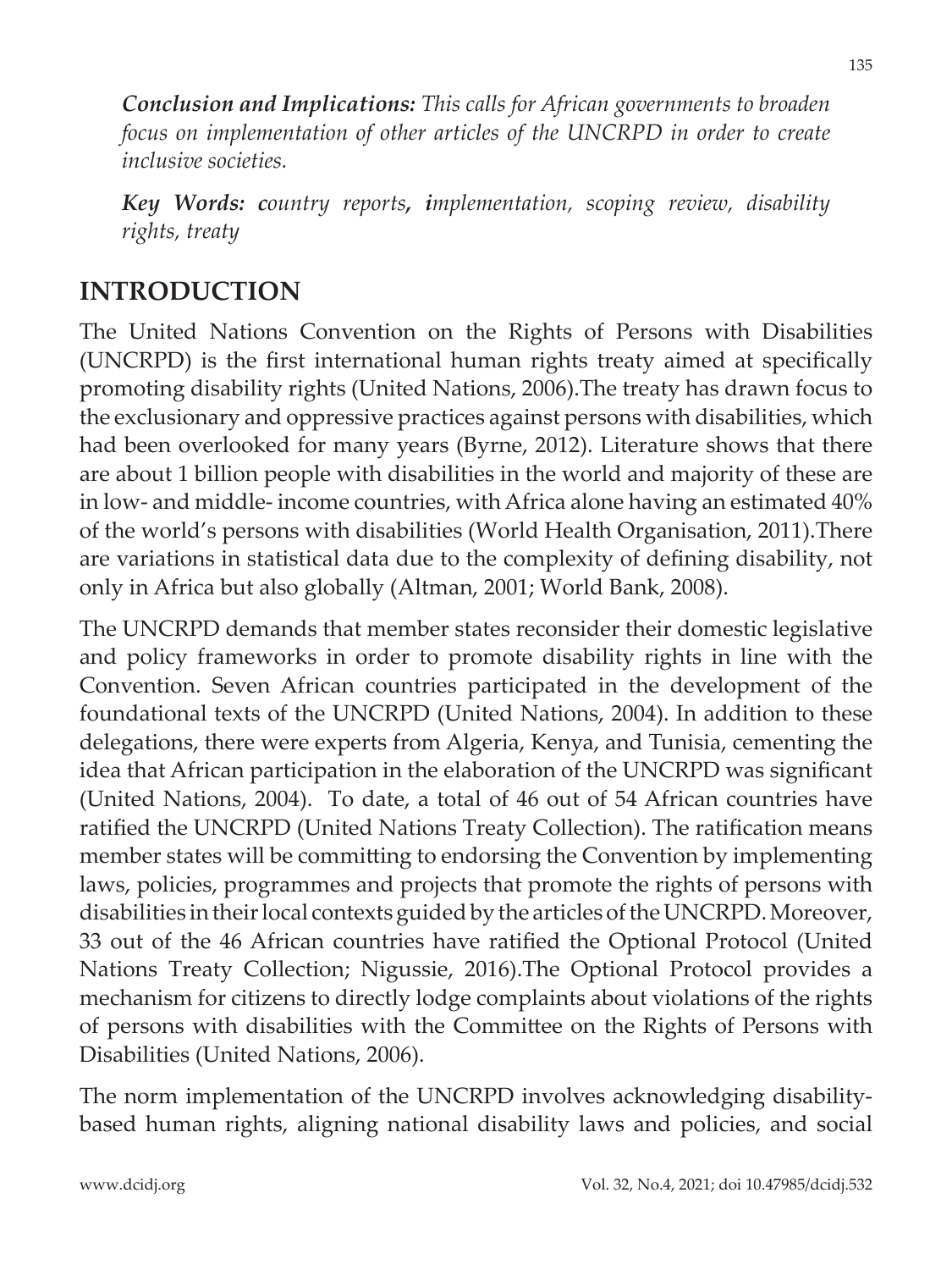integration of persons with disabilities based on the Convention's inclusive development mandate (Stein & Lord, 2009). Eleven out of forty-six countries developed or reviewed their national laws or policies on disability after the ratification of UNCRPD (Fernandez, Rutka & Aldersey, 2017). However, there is no African country that has engaged their national policy on disability by adopting the normative framework of the UNCRPD to enable its norm implementation (Combrick & Van Reenen, 2011).

Regardless of African countries' commitment to the UNCRPD treaty, the very same states were working on a draft African Decade of Persons with Disabilities charter, parallel to the process of negotiations and adoption of the UNCRPD. Despite African regional initiatives, the African Decade of Persons with Disabilities 2010-2019 failed to address its objectives due to resource constraints (African Union Commission Department of Social Affairs, 2015).Furthermore, there are some arguments that the UNCRPD compromised the final text by adopting less imperative language proposed by the European Union and failed to address African disability discourse, for example on matters relating to albinism, HIV/ AIDS, negative traditional practices and beliefs (Kamga, 2013; Oyaro, 2015). There is a possibility that the rights spelt out in the UNCRPD are contradictory to African views or are not necessary to add to current local disability policies. The continuation of the African Decade when the UNCRPD was already in existence could be an indication that African states still felt that there was a need to address disability issues in an African context.

The UNCRPD seeks to address marginalisation and combat negative attitudes and beliefs against persons with disabilities (McKenzie & Gcaza, 2014). However, current data shows that about 5-10% of children and youngsters with disabilities are enrolled in school, while 70-80% of those in the working age group are unemployed (World Health Organisation, 2011).This most likely leads to poorer health outcomes and higher rates of poverty (World Health Organisation, 2011) and is common among the poorest of the poor.

Despite favourable policy environments in some countries, persons with disabilities in Africa do not fully enjoy their rights since these rights are defined according to how local society views or defines disability (Ncube, 1999; Kachaje, Dube, MacLachlan & Mji, 2014).The lived experience of persons with disabilities in low- and middle- income countries constitutes a significant challenge to the promotion and enforcement of human rights, notwithstanding the signing of the UNCRPD (Lang, Kett, Groce & Trani, 2011). Persons with disabilities are yet to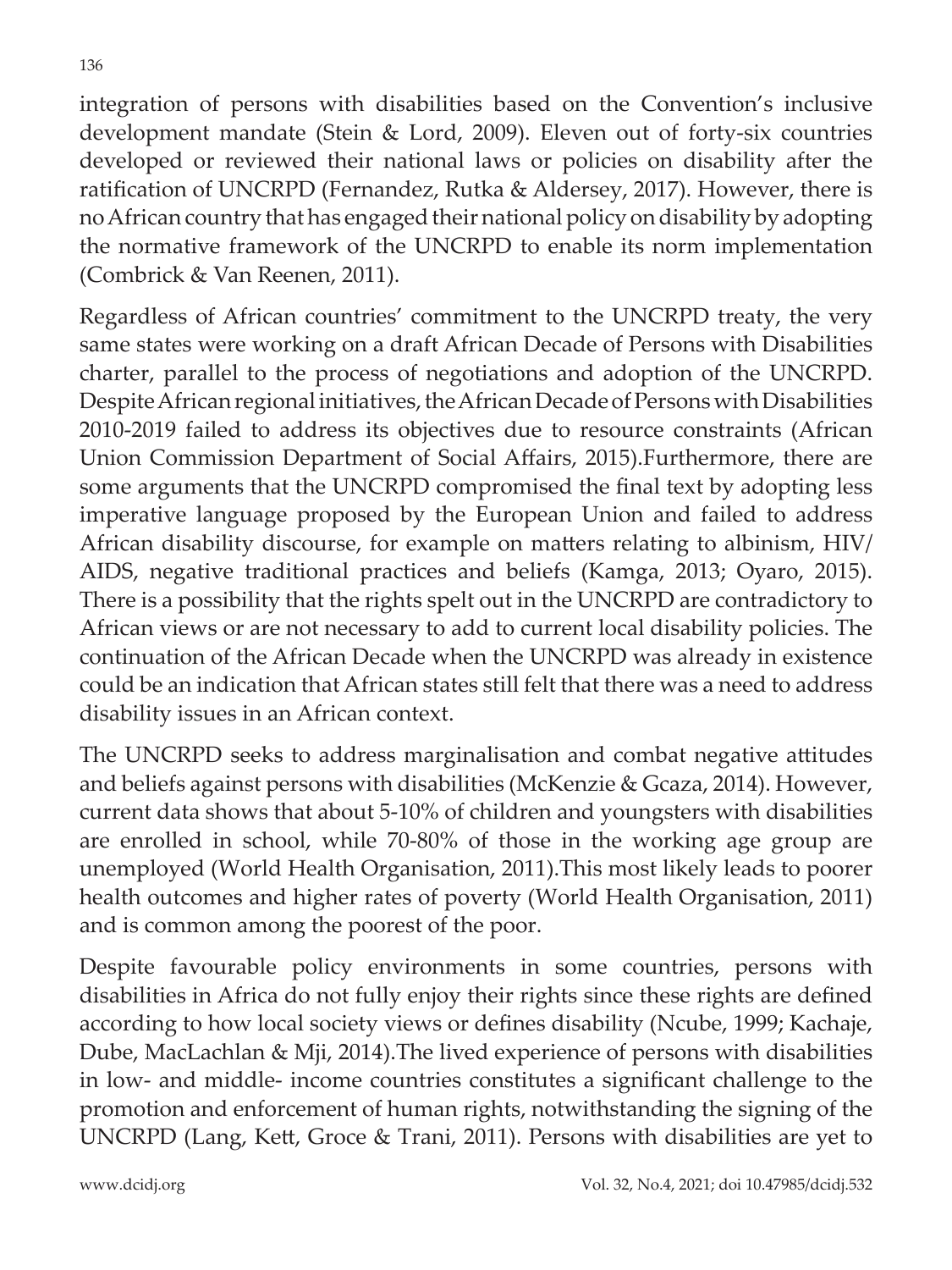see if the 2018 African Disability Protocol will redress the current challenges or will ensure a smooth progressive implementation of UNCRPD which enhances inclusive national development programmes.

Inclusion of people with disabilities in employment increases economic selfsufficiency and a country's potential tax base while decreasing demands on social assistance (Banks & Polack, 2014). Conversely, excluding persons with disabilities from development and poverty reduction strategies leads to a loss of productive potential and income for the person and other family members (Mwendwa, Murangira & Lang, 2009).Therefore, Sustainable Development Goals (SDGs) cannot be achieved without the inclusion of persons with disabilities and the UNCRPD Articles provide a platform for comprehensive approaches to sustainable development inclusive of persons with disabilities (United Nations, 2018).

The UNCRPD has been in existence for more than a decade and there are growing concerns about progress of its implementation among the disability movements (Combrick & Van Reenen, 2011). This paper contributes some answers to the recurring question whether the UNCRPD is being appropriately implemented, and to what extent - within the African context- it remains work in progress.

#### **Aim**

This scoping review aimed to map the evidence on strategies employed by countries in implementing the UNCRPD in Africa and the implementation challenges faced by stakeholders and the impacts that have been realised. An analysis of the initial country reports on the implementation of the UNCRPD was also conducted to relate these reports to other findings from the literature.

## **METHOD**

#### **Study Design**

This study followed the Preferred Reporting Items for Systematic reviews and Meta-Analysis (PRISMA) extension for Scoping Reviews (PRISMA-ScR) checklist and explanation to provide reporting guidance (Tricco et al, 2018). Strict eligibility criteria were set, and a search strategy and search terms were formulated with the assistance of the university librarians. The search terms were entered into WorldCat, the electronic database advanced search, since it combines key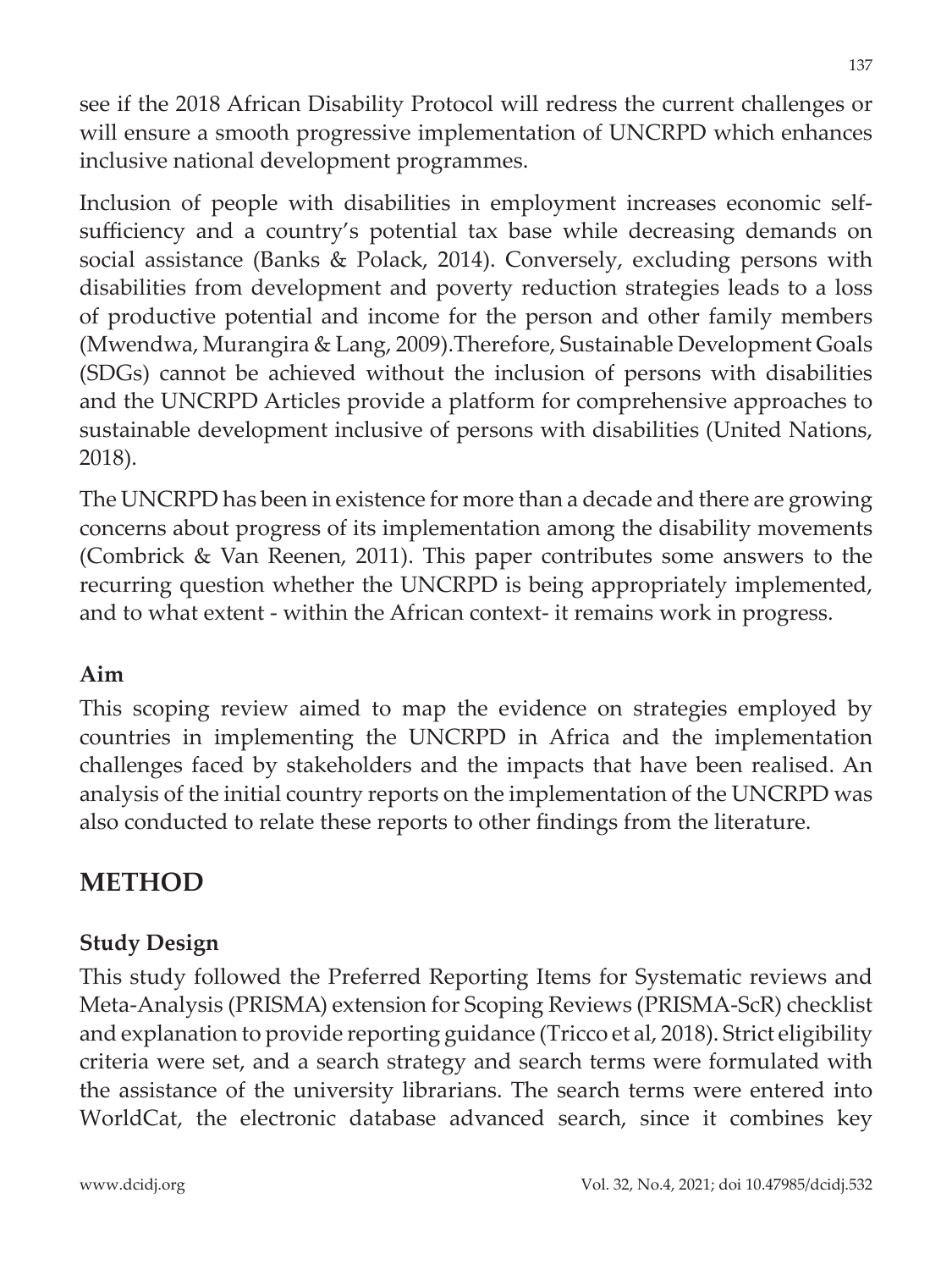sources of 87 databases. Hand search was conducted on reference lists of each eligible research paper to access relevant peer reviewed research papers on the implementation of the UNCRPD in Africa that could not be indexed on the World Cat global catalogue. Furthermore, the first author contacted the United Nations Humans Rights Office of the High Commissioner to access the United Nations treaty body database which gave country specific approaches on the implementation of UNCRPD among the African countries that had managed to submit their initial country reports by the time of data collection.

A qualitative data extraction template was developed by two reviewers (GC & TFC) who conducted study selection independently. First, title and abstracts were reviewed for inclusion/exclusion criteria evaluation. Studies that met inclusion criteria were included for full text review. Skype call meetings were regularly conducted to discuss progress and resolve differences. The study applied an inductive approach using thematic analysis of data sets.

#### **Search Strategy**

A three-step strategy was employed to enable a comprehensive search of information, as shown in Table 1. An initial limited search of two online databases (SpringerLink and MEDLINE) was conducted to enable an analysis of text words that formed part of the keywords. The words synonymous to text word 'implementation", were searched to find more text words. All identified keywords and index terms were used to search across 87 databases. To access some grey literature, UNCRPD reports were accessed from the UN treaty body database. A pearl-growing technique was used in which citations or reference lists of all identified research papers were hand searched (Barnett-Page & Thomas, 2009).

A list of keywords pertinent to the UNCRPD and its implementation in Africa were compiled. Search of these key terms were limited to the period of 2008 – 2019 and peer-reviewed documents. All research papers were included irrespective of the language used. The year 2008 was chosen as a cut-off point, as this was the year in which the UNCRPD and the Optional Protocol became enforceable, and the time when most governments initiated efforts to improve the upholding of the rights of persons with disabilities. Table 1 shows the keywords that were searched and the respective databases as well as the inclusion and exclusion criteria.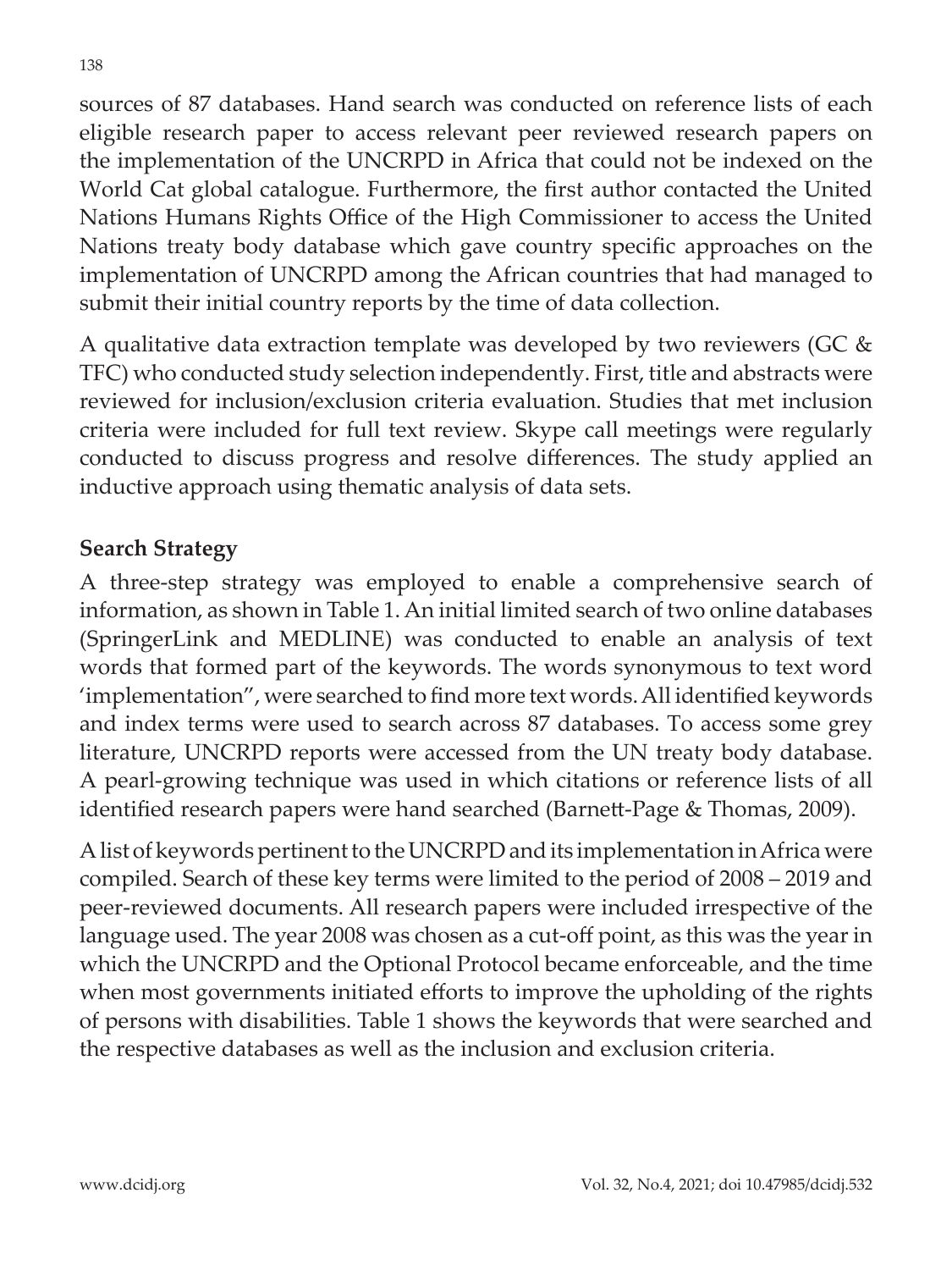| <b>SEARCH STRATEGY</b><br><b>ITEM</b> | <b>DATABASES</b>                                                                                                                                                                                                                                                                                                                                                                          |  |  |
|---------------------------------------|-------------------------------------------------------------------------------------------------------------------------------------------------------------------------------------------------------------------------------------------------------------------------------------------------------------------------------------------------------------------------------------------|--|--|
| Information sources                   | WorldCat - global catalogue of library collections with access to 87<br>Databases                                                                                                                                                                                                                                                                                                         |  |  |
| <b>Search Results</b>                 | 13 Databases (WorldCat.org (63), African Journals (25), Electronic<br>Collections Online (5), SpringerLink (5), ArticleFirst (5), Emerald Group<br>Publishing Limited(4), Taylor and Francis Journals (3), BioMed Central<br>(2), ProQuest Psychology Journals (2), ProQuest Research Library (2),<br>ERIC (1), MEDLINE (1), ScienceDirect (1)).                                          |  |  |
| Language Filter                       | None                                                                                                                                                                                                                                                                                                                                                                                      |  |  |
| <b>Time Filter</b>                    | $2008 - 2019$                                                                                                                                                                                                                                                                                                                                                                             |  |  |
| <b>Spatial Filter</b>                 | African countries                                                                                                                                                                                                                                                                                                                                                                         |  |  |
| Libraries                             | Worldwide                                                                                                                                                                                                                                                                                                                                                                                 |  |  |
| Key words                             | Kw:("implementation" OR "realization" OR "realisation" OR<br>"enforcement" OR "achievement" OR "Domestication" OR "execution"<br>OR "application" OR " administration" OR "fulfillment" OR<br>"accomplishment" OR "effecting") Kw:("United Nations Convention OR<br>Disability rights") Kw: ("Rights") Kw: ("persons with disabilities" OR<br>"people with disabilities") AND ("Africa"). |  |  |
| <b>Inclusion Criteria</b>             | State party reports on African countries that have ratified UNCRPD and/<br>or Optional Protocol.                                                                                                                                                                                                                                                                                          |  |  |
|                                       | Full-text available.                                                                                                                                                                                                                                                                                                                                                                      |  |  |
|                                       | Published studies during the period 2008 and 2019.                                                                                                                                                                                                                                                                                                                                        |  |  |
|                                       | Peer reviewed studies.                                                                                                                                                                                                                                                                                                                                                                    |  |  |
|                                       | Literature with intervention strategies/barriers/facilitators in the<br>implementation of UNCRPD in African settings.                                                                                                                                                                                                                                                                     |  |  |
| <b>Exclusion Criteria</b>             | Irrelevant database returns/studies not meeting the above criteria.                                                                                                                                                                                                                                                                                                                       |  |  |
|                                       | Studies outside time span.                                                                                                                                                                                                                                                                                                                                                                |  |  |
|                                       | Full-text not available.                                                                                                                                                                                                                                                                                                                                                                  |  |  |

### **Table 1: Planned Search Strategy**

#### **Data Extraction and Quality Appraisal**

Two reviewers (GC & TFC) worked independently to assess each individual source of evidence obtained from online databases. They hand searched publications as well as assessing the quality of the documents that met the inclusion criteria. These reviewers developed a data extraction and appraisal template as shown in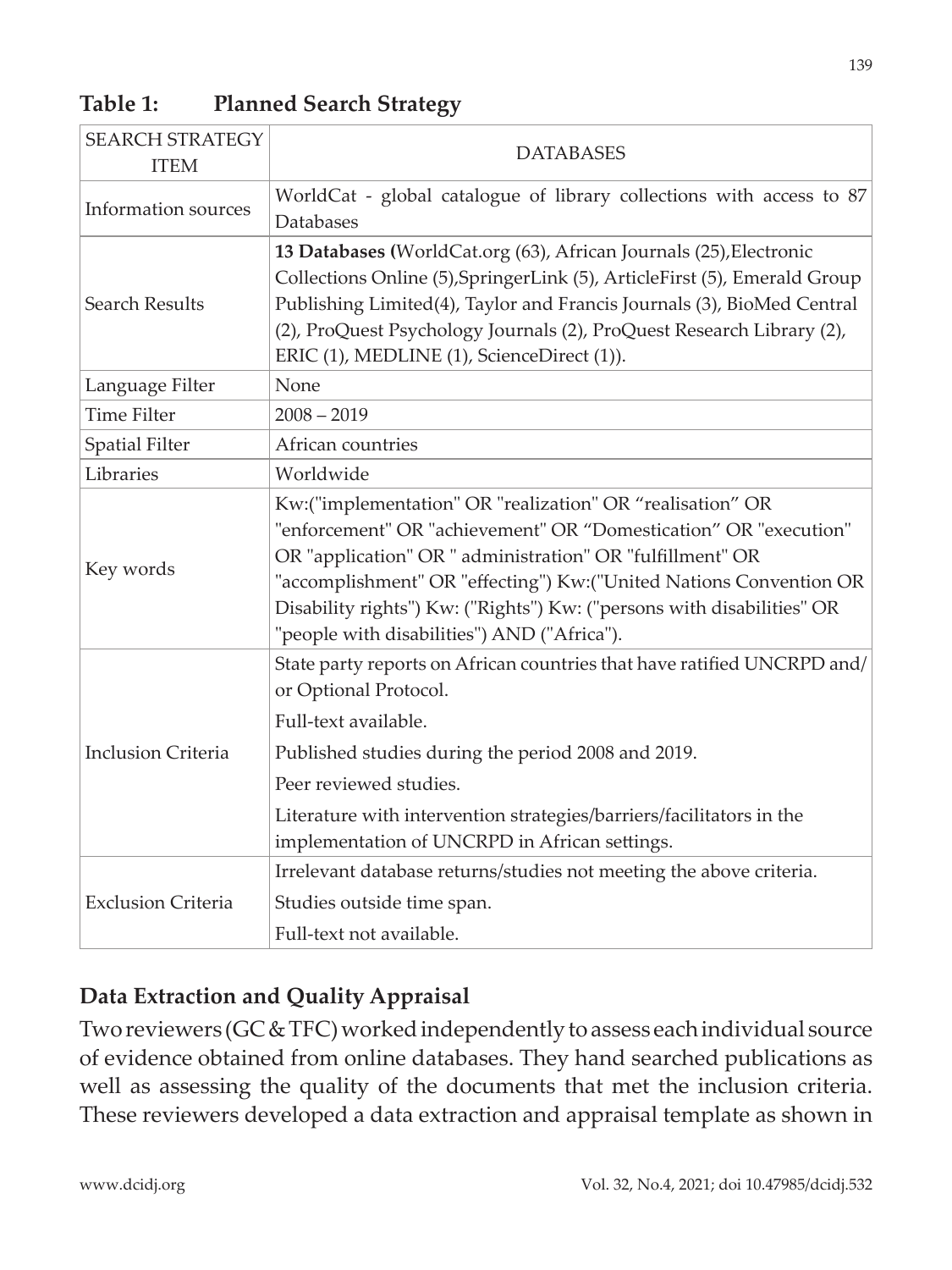Table 2, which was organised in a qualitative manner according to the research questions.

### **Table 2: Example of Data Extraction Template**

| Author & Year | Title   Country | Purpose/Aim | Key Findings                       |                                                                             |
|---------------|-----------------|-------------|------------------------------------|-----------------------------------------------------------------------------|
|               |                 |             | <b>Strategies</b><br><b>UNCRPD</b> | Concerns/challenges<br>to promote $ $ encountered in<br>implementing UNCRPD |
|               |                 |             |                                    |                                                                             |

The template included the name of the author, year of publication, topic of study, country where the study was conducted, aims/purpose and the key findings in relation to the scoping review objectives. The involvement of two reviewers and use of the same data extraction template helped to confirm requirements of scoping reviews in minimising risk of bias.

Eighty-seven databases were searched through the WorldCat catalogue. Thirteen of these 87 databases yielded results of 87 studies. The UN Humans Rights Office of the High Commissioner provided an additional 20 country reports, giving a total of 107 records. Of the 87 studies retrieved, 7 were duplicates (see Fig. 1).

#### Fig 1: Flowchart of Study Selection according to PRISMA Statement

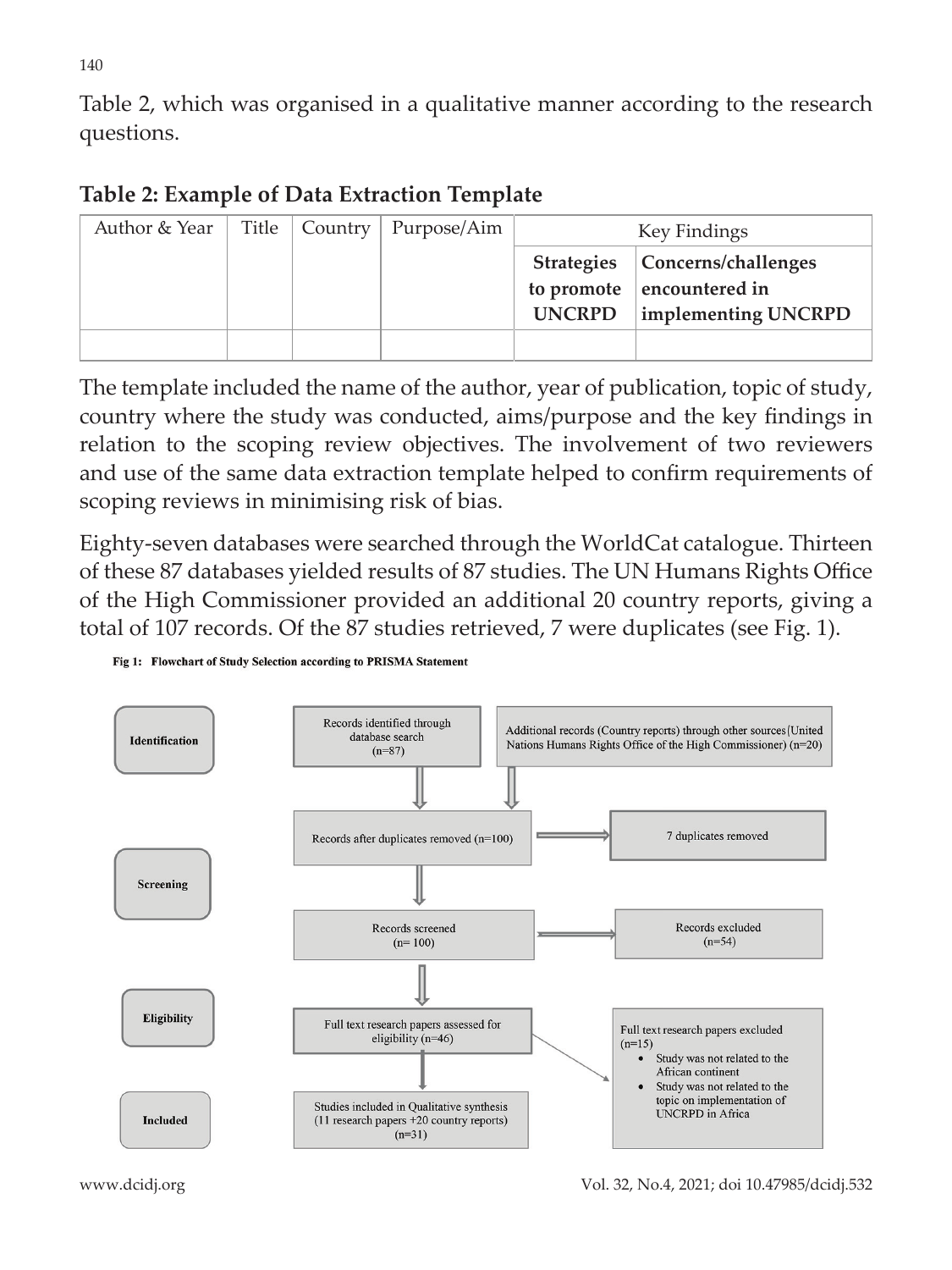Figure 1 illustrates the processes involved in selecting studies for inclusion in this review. Seven duplicates were removed. The two independent reviewers screened each abstract of the 100 records, resulting in 54 exclusions. Fifty-four studies were not related to the African continent and the topic of discussion. Forty-six studies were assessed for eligibility, of which 31 (11 studies and 20 country reports) were selected for inclusion in the qualitative synthesis.

## **RESULTS**

The identified pattern of data was thematically analysed and interpreted. Individual study findings from 11 records were synthesised into codes, categories and themes, with a separate analysis of 20 country reports. Table 3 shows the categories and the emerging themes from the review, with the number of supporting documents for each category discussed. The categories and themes are discussed subsequently.

| <b>THEMES</b>   | <b>CATEGORIES</b>                           | <b>NUMBER OF STUDY</b><br><b>REFERENCES PER</b><br><b>CATEGORY</b> |
|-----------------|---------------------------------------------|--------------------------------------------------------------------|
| Piecemeal       | Some legislative amendments and partial     | 4                                                                  |
| implementation  | implementation                              |                                                                    |
| of the UNCRPD   | Gaps in monitoring compliance to the        | 3                                                                  |
| in Africa       | <b>UNCRPD</b>                               |                                                                    |
|                 | Limited resource allocation                 | 5                                                                  |
| Contextual      | Socio-cultural and infrastructural barriers | $\overline{2}$                                                     |
| limitations for | Lack of political will                      | 5                                                                  |
| implementing    | Silence of persons with disabilities and    | 3                                                                  |
| the UNCRPD in   | inactive Organisations of Persons with      |                                                                    |
| Africa          | disability                                  |                                                                    |
|                 | Disability is complex and misunderstood     | 4                                                                  |

#### **Table 3: Themes and Categories**

## **Theme 1: Piecemeal Implementation of the UNCRPD in Africa**

This theme relates to existing intervention strategies that have been used for the implementation of the UNCRPD in African settings. There is some evidence of legislative amendments and approaches to address education and employment of persons with disabilities. The available evidence reveals that the implementation

141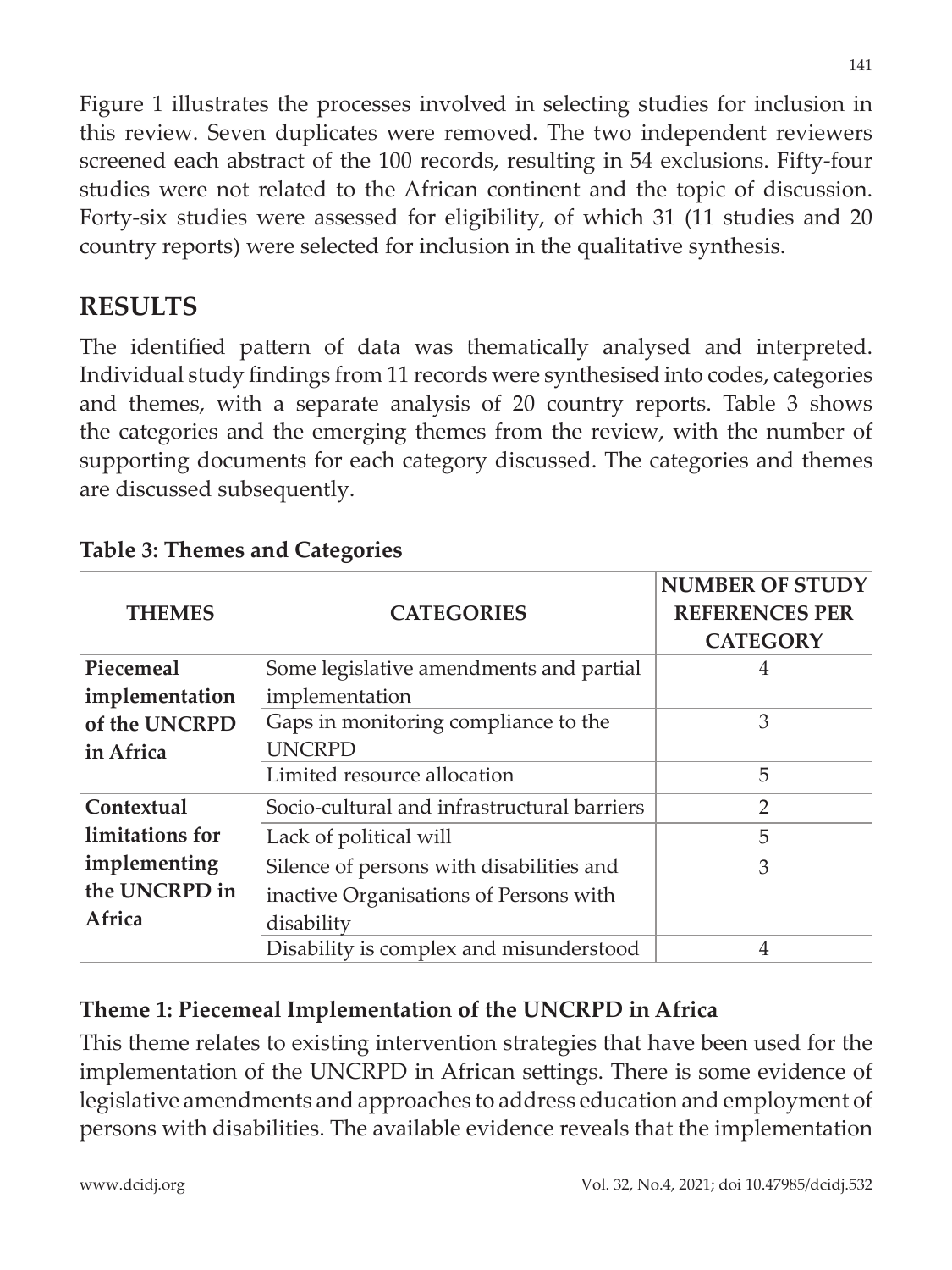of the UNCRPD in Africa is mainly limited to few articles of the Convention, particularly the ones on education and employment; hence the use of the term 'piecemeal implementation'.The following sub-sections provide a discussion on each of the categories that make up this theme.

#### **Some legislative amendments and partial implementation**

There is evidence of attempts by the governments to improve the rights of persons with disabilities in Africa through legislation. Most African countries ratified the UNCRPD and are therefore legally bound to implement its obligations (Virendrakumar, Jolley, Badu & Schmidt, 2018). In addition, to date, just over 10 countries have introduced new legislation or reviewed existing legislation to comply with the UNCRPD. Southern and Western African countries are mainly among the few states that have made legislative amendments and there is a significant absence of legislative changes to align with the UNCRPD in Northern and Central African countries (Virendrakumar et al, 2018). Some countries like Malawi, Zambia, Tanzania, South Africa and Nigeria have more recent legalisations that are explicit about preventing discrimination against persons with disabilities in employment; for example, the Employment Services Act of 2014 and the Discrimination Against Persons with Disabilities (prohibition) Act of 2018 in South Africa and Nigeria respectively (Basson, 2015;Virendrakumar et al, 2018). There is evidence of processes and practices of inclusive education and existing protection of persons with disabilities in the employment sector against unfair dismissal (Chataika, Mckenzie, Swart & Lyner-Cleophas, 2012; Basson, 2017; Murungu, 2015).Legislations supporting education of children with disabilities are an intrinsic part of laws and policies that seek to domesticate the UNCRPD. For example, the governments of Lesotho, Namibia, Nigeria, and Malawi have policies that address inclusive education (Chataika et al, 2012; Murungi, 2015).However, programmes supporting inclusive education in Africa, for example, the Disability-Inclusive Education in Africa Programme established by the World Bank and USAID, are mainly being implemented by non-governmental organisations and development agencies (World Bank, 2018). Some disability activists are wary that African governments may negate their responsibilities for adhering to the UNCRPD as disability matters can be easily construed as charity.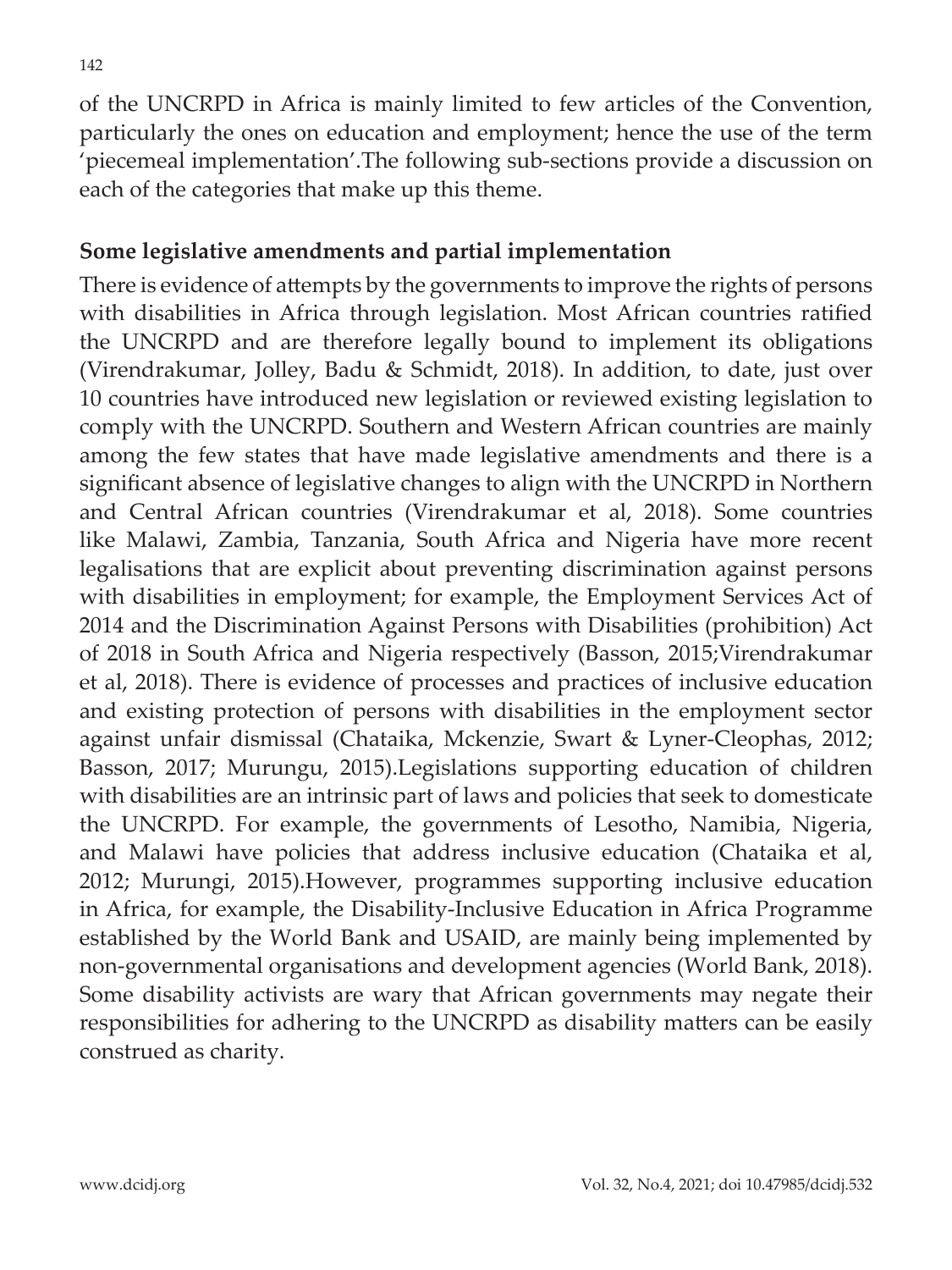#### **Gaps in monitoring compliance to the UNCRPD**

There is some evidence of monitoring compliance of the UNCRPD. In South Africa, the South African Human Rights Commission (SAHRC) plays a role in monitoring the implementation of the Equality Act and disability rights, including at the international level (Holness & Rule, 2015). Furthermore, SAHRC has pushed the South African government to finalise its progress report on the implementation of the UNCRPD as well as progress on implementation of recommendations made by the Equality Court. In 2017,the Southern Africa Federation of the Disabled (SAFOD) facilitated a training for Disabled People's Organisations (DPOs) from its member states, to equip them with knowledge and skills for developing parallel UNCRPD reports as a way of improving monitoring compliance with implementation of the Convention (Holness & Rule, 2015). According to Holness and Rule (2015), countries like Namibia and Botswana have government departments that are responsible for disability affairs. However, this limits effectiveness in monitoring compliance because such entities are not independent bodies. Similarly, the law in Malawi stipulates the establishment of a National Advisory and Coordinating Committee on Disability Issues. This has only been reinstated recently, and some progress has been noted with the development of a national disability monitoring and evaluation framework (Ngomwa, 2019). These initiatives need to be accelerated in order to improve monitoring compliance among African countries. Furthermore, signing of the UNCRPD Optional Protocol could increase member states' commitment to addressing the rights of persons with disabilities. Unfortunately, most African countries have not ratified the UNCRPD Optional Protocol, while some were slow in taking this decision; for example, by 2017 only three countries had signed the Optional Protocol in southern Africa (Chichaya, Joubert & McColl, 2019).

#### **Limited resource allocation**

Most African governments have allocated financial resources, though inadequate, to support the participation of country representatives at the UNCRPD meetings during norm acceptance and country reporting held at various international fora (Mwendwa et al, 2009; Onazi, 2016). However, there are many competing demands against scarce resources in Africa, which makes it difficult to allocate enough resources towards the full implementation of the UNCRPD (Mwendwa et al, 2009).African countries lack human, financial and physical resources to implement the UNCRPD (Chataika et al, 2012). They further stated that where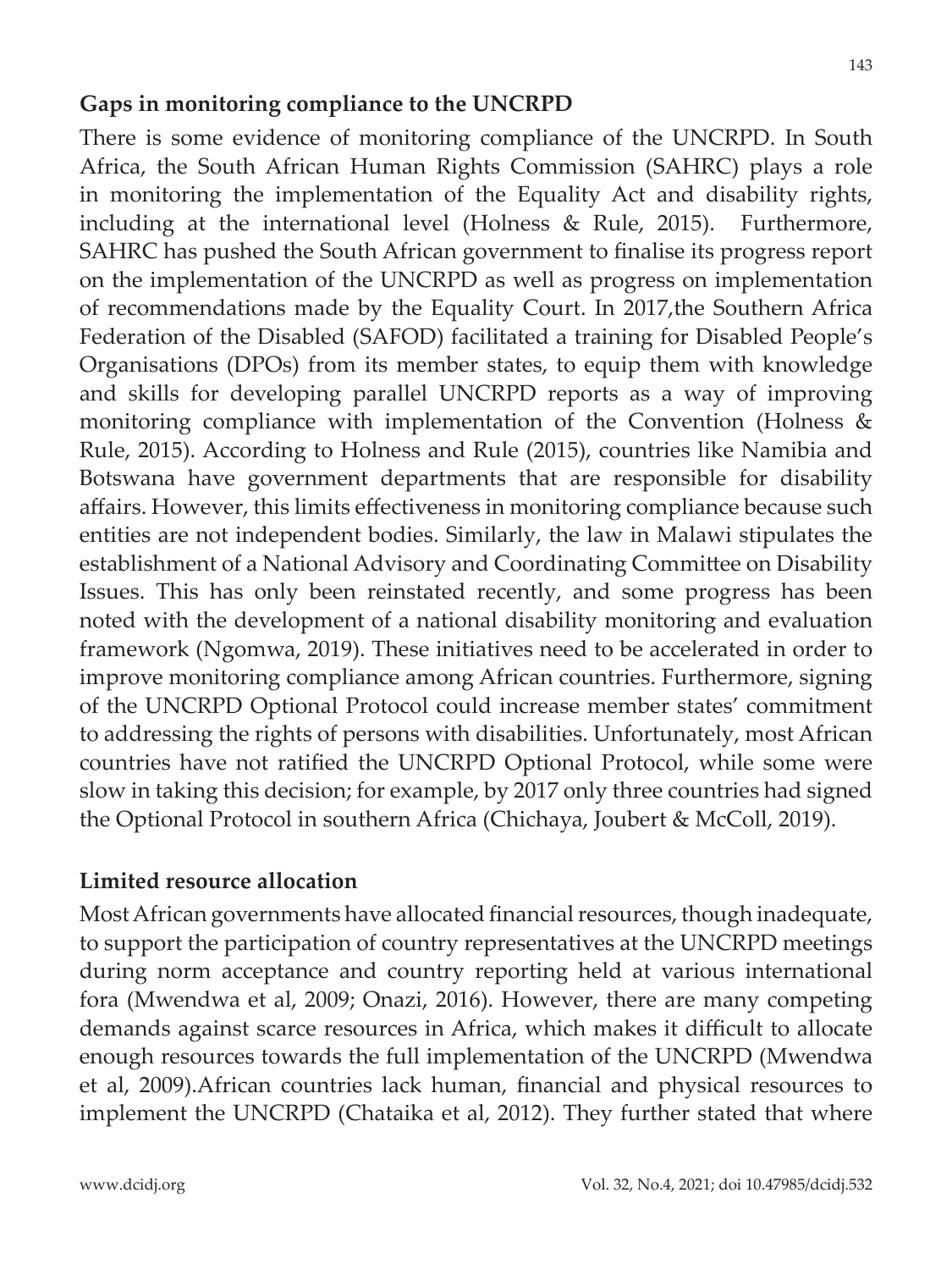resources are available, these resources seem to be concentrated in the urban areas, whereas the majority of persons with disabilities in Africa live in rural areas. The rights of persons with disabilities are dealt with in a fragmented fashion, often in disparate pieces of legislation (Basson, 2017) because many countries believe that they do not have the financial and infrastructural capacity to actually implement the policies (Fernandez et al, 2017). Non-profit organisations for disability fund specifically targeted services for persons with disabilities to implement aspects of the UNCRPD, but this is only to a limited extent and cannot replace the responsibilities of governments(Mwendwa et al, 2009).For example, CREATE, a non-profit organisation in South Africa, funded workshops on education and advocacy on forwarding discrimination claims in the Equality Court (Holness & Rule, 2015), while the United Kingdom Department for International Development (DFID)funded the community-based rehabilitation and mainstreaming programmes of persons with disabilities(Mwendwa et al, 2009).According to Mwendwa et al (2009), the DPOs have failed to convince the local business communities and government about the benefits of investing in persons with disabilities. There are reports of government ministries being less collaborative in addressing disability and development issues, with disability issues remaining on a low profile with less priority in funding allocation (Chataika et al, 2012).

### **Theme 2: Contextual Limitations for Implementation of the UNCRPD**

There is a noticeable "disconnect" between the rights of persons with disabilities guaranteed in the UNCRPD, and its translation into policy development and implementation (Lang, Schneider, Cole, Kett & Groce, 2017). Theme 2 relates to the challenges encountered in implementing the UNCRPD in Africa. There is a strong indication that socio-cultural and infrastructural barriers, lack of political will, the silence of persons with disabilities and inactive DPOs negatively affect the implementation of the UNCRPD in Africa. The following sub-sections present and discuss the categories that informed Theme 2.

### **Socio-cultural and infrastructural barriers**

Attitudinal, environmental and institutional barriers prevent persons with disabilities from participating fully within contemporary society(Mwendwa et al, 2009).Attitudinal barriers include negative and insensitive behaviour displayed by frontline workers like clerks, security guards including civil servants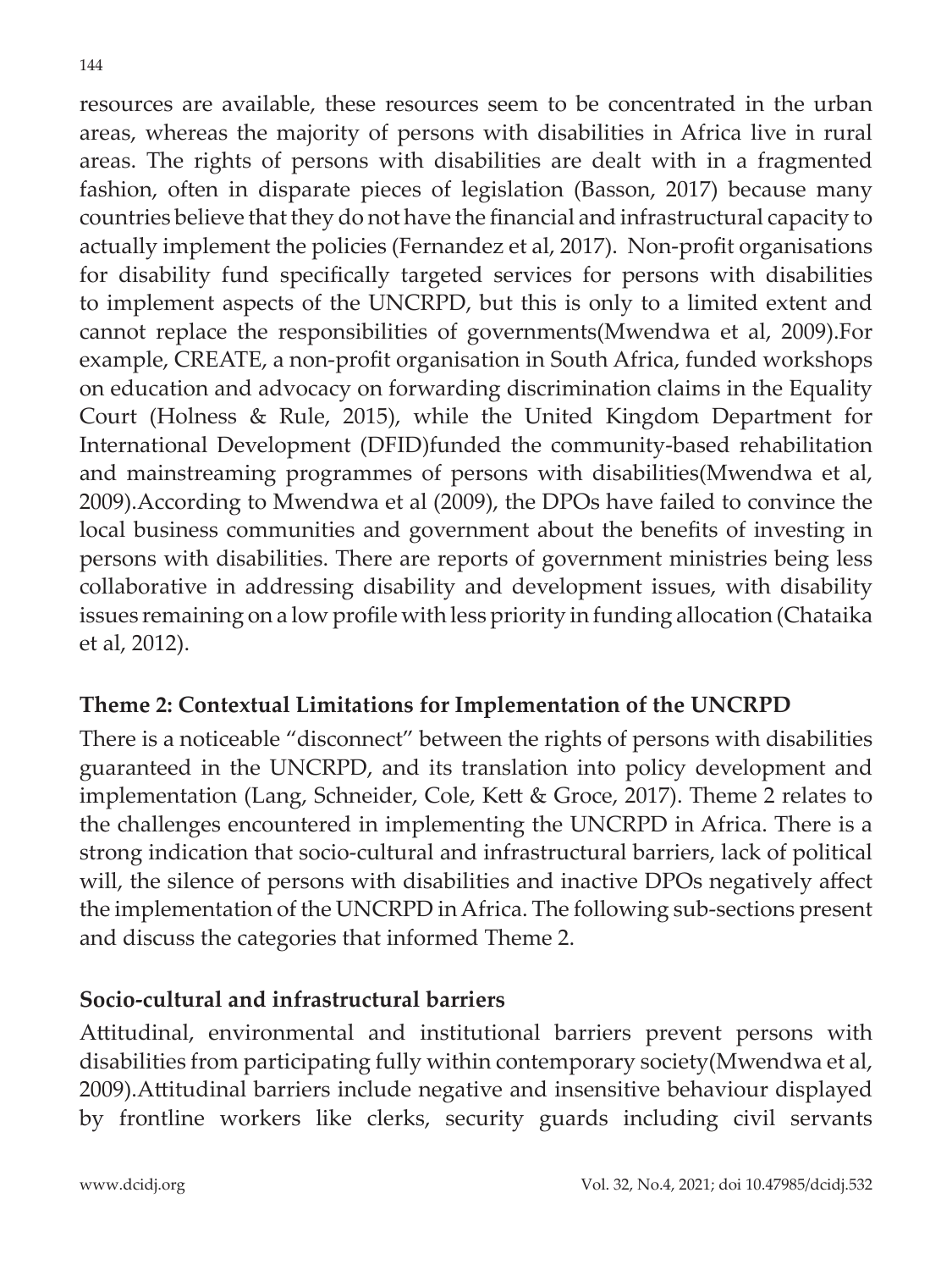designated to assist persons with disabilities, and, for example, the pervasive attitude displayed by frontline workers at Equality Courts in South Africa was found to negatively impact on the ability of persons with disabilities to access litigation service (Holness & Rule, 2015). Furthermore, participation of persons with disabilities in community development has been affected by negative social attitudes and cultural beliefs held by some of the general community members, as for example the case of persons with disabilities in many African countries who experience limited inclusion in activities of daily living (Mwendwa et al, 2009). Environmental barriers are physical obstacles in the environment that affect accessibility; for example, accessibility in shopping malls and public service centres have been reported to be inaccessible in many parts of Africa (Holness & Rule, 2015).In addition, Holness and Rule (2015) stated that while the provision of mobility aids such as wheelchairs can improve independence of persons with disabilities, the use of these aids is dependent on the removal of the existing environmental barriers. Institutional barriers in the form of inflexible procedures or policies have been reported to hinder participation of persons with disabilities; for example, when news agencies do not put provisions to make news available in formats that are accessible to persons with visual and hearing impairments (Nikoltchev, 2014).

#### **Lack of political will is subtle**

There is generally a subtle lack of political commitment to implement the UNCRPD comprehensively in Africa, evidenced by lack of responsive disability laws and policies to domesticate the UNCRPD (Fernandez et al, 2017) and delayed country reports on the UNCRPD (United Nations Treaty Collection). The disparity between treaty ratification and domestic implementation can be considered as lack of political commitment among member states to internalise the treaty norms, possibly due to a lack of political will (Onazi, 2016).Furthermore, the delays in submission of UNCRPD reports demonstrate lack of political will, considering that only one African country submitted the initial country report on time, some missed the submission due date by three or more years and others have not submitted their reports to date (United Nations Treaty Collection). A positive change to implement the UNCRPD requires a strong political will and the capacity to defend re-allocation of scarce resources against competing demands. However, lack of good governance, lack of political will and policy context makes it difficult for many low- and middle- income countries to promote disability rights (Chataika, et al, 2012).At the continental level, Lang et al(2017) have shown that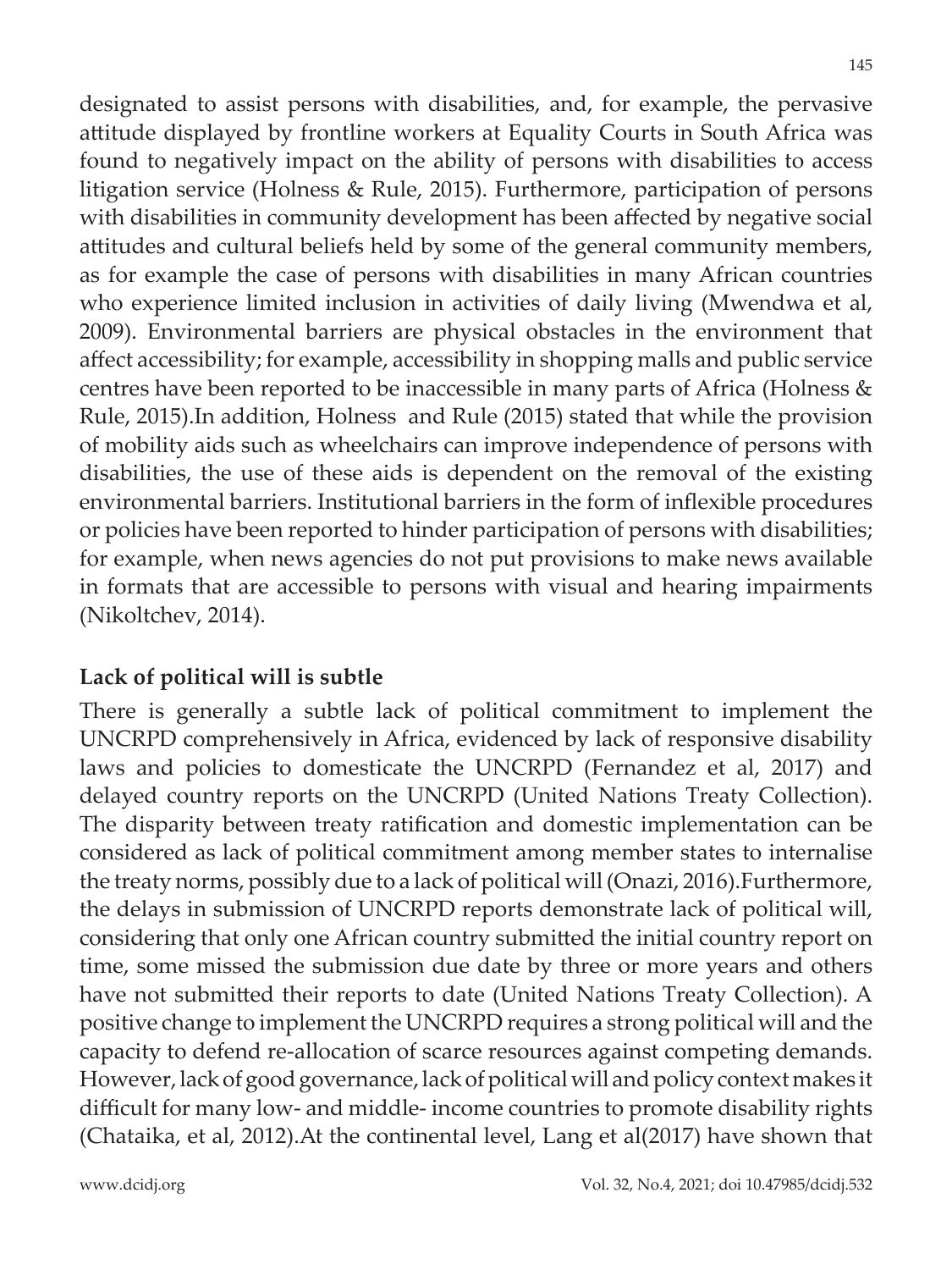the recent 9 key documents reviewed on international development initiatives do not consistently and comprehensively address disability issues. According to Lang et al (2017), policy-makers do not perceive disability issues as a key policy priority in the context of Africa's wide social and economic policies.

## **Silence of persons with disabilities and inactive organisations of persons with disabilities**

The development of 9 African Union policies at continental level missed the inclusion of persons with disabilities or their organisations as proactive and important actors in the process of policy development(Lang et al,2017). Unfortunately, there are no traceable guidelines from DPOs on how to work with stakeholders in national or district development plans/strategies (Mwendwa et al, 2009).In Uganda, the disability movement was found to be disengaged from working with other stakeholders in developing disability policy, and lacked tools and benchmarks to bring the government to account over its commitment to disability rights (Mwendwa et al, 2009; Lang et al, 2017).The DPOs have also struggled to convince civil authorities of the benefits of investing in persons with disabilities, for example in Botswana and Uganda (Mwendwa et al, 2009).However, external factors such as lack of opportunities to education and employment significantly silence the voices of persons with disabilities (Chichaya, Joubert & McColl, 2018).

### **Disability is complex and often misunderstood**

Nine African Union documents reviewed in the domains of education, health, employment, social protection, and general development had scant references to any specific definition of disability (Lang et al, 2017).Furthermore, the reviewed documents did not provide objective criteria on who should be targeted as a person with disabilities and who is responsible for implementing programmes to address disability issues. There is a lack of consensus agreement on most effective implementation strategies, especially in low- and middle- income countries (Mwendwa et al, 2009). In addition, many governments do not know how to replicate domestic enforcement mechanisms in the international sphere due to the lack of agreement of clarity on what international enforcement means (Onazi, 2016). Developing implementation strategies is also hindered by lack of reliable and relevant data on the nature and prevalence of disability. Most governments still approach disability as a specialist issue which can be addressed through segregated institutional provision, especially health services, rather than effective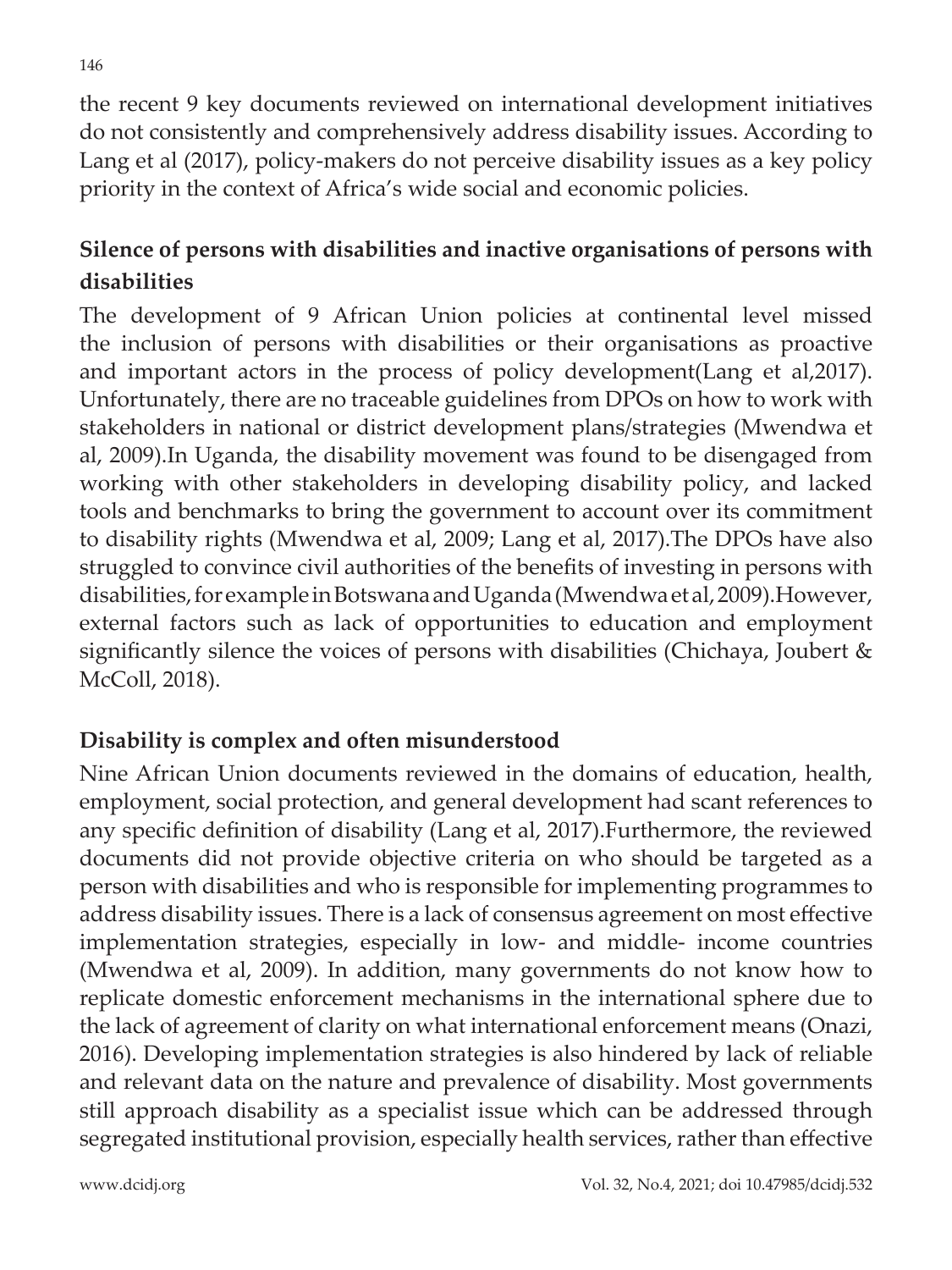inclusion and mainstreaming (Mwendwa et al, 2009). The confusion in Uganda where disability activists lobbied for the creation of more special schools for children with visual impairment and hearing impairment through the president, against the ministry's plans and budgets for inclusive education, is a sign of lack of agreement and understanding of the most effective strategies and modalities in addressing complex disability issues (Mwendwa et al, 2009).In addition, 10% of children with disabilities attend schools in segregated settings in Africa since most governments treat disability as a specialist issue, thereby contradicting inclusive education (Chataika et al, 2012).

### **Findings from the analysis of African country reports**

An analysis of country reports was conducted in order to identify any relationships between their contents and literature findings from this scoping review. The findings relate to the objective, which sought to analyse the UNCRPD country reports that have been submitted by African governments. Twenty country reports were analysed in terms of meeting the due date for submission (see Table 4), documenting the involvement of stakeholders in preparation of the report and the content of the report concerning the implementation of the UNCRPD.

| <b>COUNTRY</b>                             | UNCRPD REPORT SUBMISSION TIME |  |
|--------------------------------------------|-------------------------------|--|
| Ethiopia                                   | On time                       |  |
| Angola                                     | 1 year overdue                |  |
| Mauritius, Ghana, Malawi, Kenya            | 2 years overdue               |  |
| Gabon, Uganda, Seychelles, Sudan, Algeria, | 3 years overdue               |  |
| Morocco, Senegal, Togo                     |                               |  |
| Djibouti, Rwanda                           | 4 years                       |  |
| Niger, South Africa                        | 5 years                       |  |
| <b>Burkina Faso</b>                        | 7 years                       |  |
| Mali                                       | 9 years                       |  |

**Table 4: List of Countries and the UNCRPD Submission Time**

From Table 4, one learns that only 20 countries submitted their initial reports out of 54 African countries that have ratified the UNCRPD. This negatively reflects on the African governments' commitment to upholding the rights of persons with disabilities in an accountable manner. Among the countries that submitted their initial reports, only Ethiopia submitted the report on time. Most of the country reports were overdue by three or more years as shown in the Table. No country has provided the second report as per Article 35, paragraph 1 of the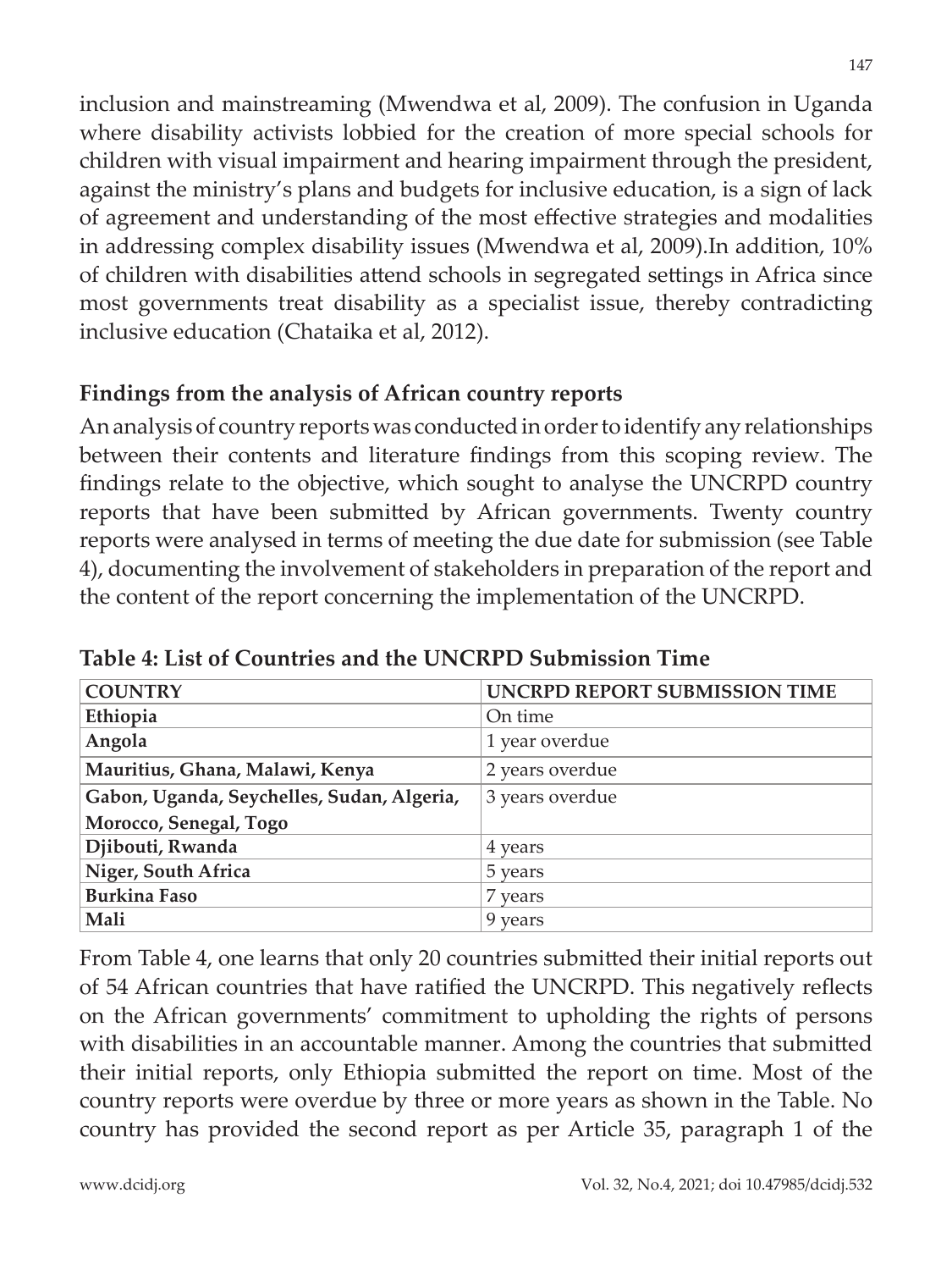UNCRPD, which requires state parties to submit progress reports at least every four years after submitting the initial report (United Nations, 2009). This delay may be attributed to factors such as lack of political will; the lack of capacity and expertise; lack of relevant disability statistics; and, lack of consensus among stakeholders. These factors were identified in the documents that were analysed in this study.

#### **Involvement of stakeholders in preparation of the UNCRPD country reports**

Article 35 of the UNCRPD encourages constructive engagement of all disability stakeholders to enhance the quality of reports. The reports should include explanation of the procedures adopted to consult and access all the disability stakeholders (United Nations, 2009).The documentation of the consultation processes involved in the country reports were analysed and rated: Class1 - comprehensive consultative process documented, Class 2 - generalised consultative process documented, and Class 3 - little consultative process documented. Comprehensive consultative process documentation refers to when the report shows names and number of stakeholders especially the DPOs involved, timeframe and detailed processes involved. Generalised consultative process documentation is when a report contains names and number of stakeholders with no detailed process and timeframe involved. The little consultative process documentation means there is no specified methodology used to collect and synthesise data, no indication of names of organisations of persons with disabilities involved and timeframe of processes involved. Table 5 shows the classification of country reports used in this study.

### **Table 5: Rating of how the Stakeholder Consultation Process was documented in the Report**

| <b>RATING OF HOW THE STAKEHOLDER</b><br><b>CONSULTATION PROCESS WAS DOCUMENTED</b><br><b>IN THE REPORT</b> | <b>COUNTRY REPORT</b>                                                                     |
|------------------------------------------------------------------------------------------------------------|-------------------------------------------------------------------------------------------|
| Class 1: Comprehensive information on consultative South Africa, Malawi,<br>process                        |                                                                                           |
| Class 2: Generalised information on consultative<br>process                                                | Angola, Algeria, Uganda, Tunisia,<br>Seychelles, Senegal, Morocco,<br>Mauritius, Djibouti |
| Class 3: Little information on consultative process                                                        | Rwanda, Togo, Mali, Niger, Ethiopia,<br>Sudan, Kenya, Ghana, Gabon,                       |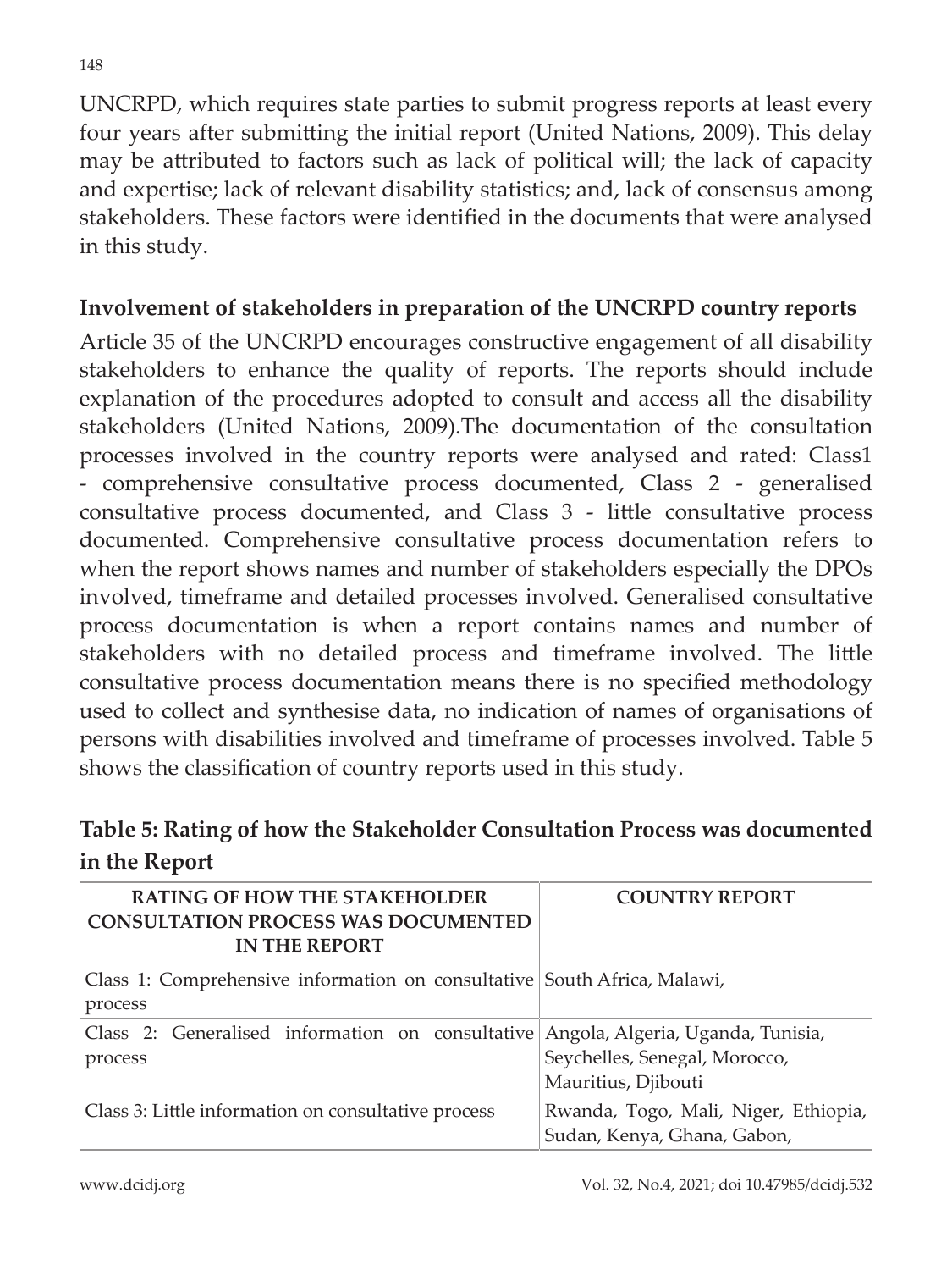From Table 5 it appears that documentation of the stakeholders involved in the preparation of the report was inadequate in most of the country reports. Only two of the countries were categorised as Class 1. These countries documented comprehensive consultative processes. Malawi even provided the list of all organisations consulted as an appendix to their country report, which improves the quality and validity of their report (United Nations Treaty Collection).Country reports that were placed in Class 2 provided generalised or little information on the consultative processes and procedures done, and this negatively affects the objectivity and validity of how the UNCRPD is being implemented. For example, the Mauritius report did not state the names of DPOs involved during the two workshops and whether they were directly involved and how the data was collected (United Nations Treaty Collection). Reports in Class 3 were considered to have little information documented on how the DPOs were involved and this raises questions on whether there are capacitated and active DPOs who are participating in governance processes within these countries. For example, Gabon's report mentioned that they used various committee members in their methodology (United Nations Treaty Collection), hence it was categorised as Class 3. The reports with generalised or little information on the methodology used could be due to non-participation of DPOs because of limited capacity and resource constraints. South Africa's country report corroborated that capacity and resource constraints hinder the extent to which DPOs participated in the development of the country report (Basson, 2017).

#### **Common Findings from African UNCRPD Country Reports Content**

The country reports focused more on the national policy framework which strives to promote disability rights, without providing any detail to reflect the actual implementation of UNCRPD at the grassroots level. For example, South Africa's national policy framework promotes inclusive education but new segregated Learners with Special Education Needs (LSEN) schools are under construction. The LSEN schools concept is contrary to inclusion of children with disabilities into the mainstream system. It further perpetuates the view that children with disabilities should be kept separate, which is contrary to the White Paper 6 (Murungi, 2015). The Tunisian government endorsed inclusive education but supports specialised education and training (Murungi, 2015). The country reports relate well to what has been alluded to in the literature in terms of implementation strategies and challenges encountered. There is evidence of disjointed implementation of the UNCRPD in Africa while lack of relevant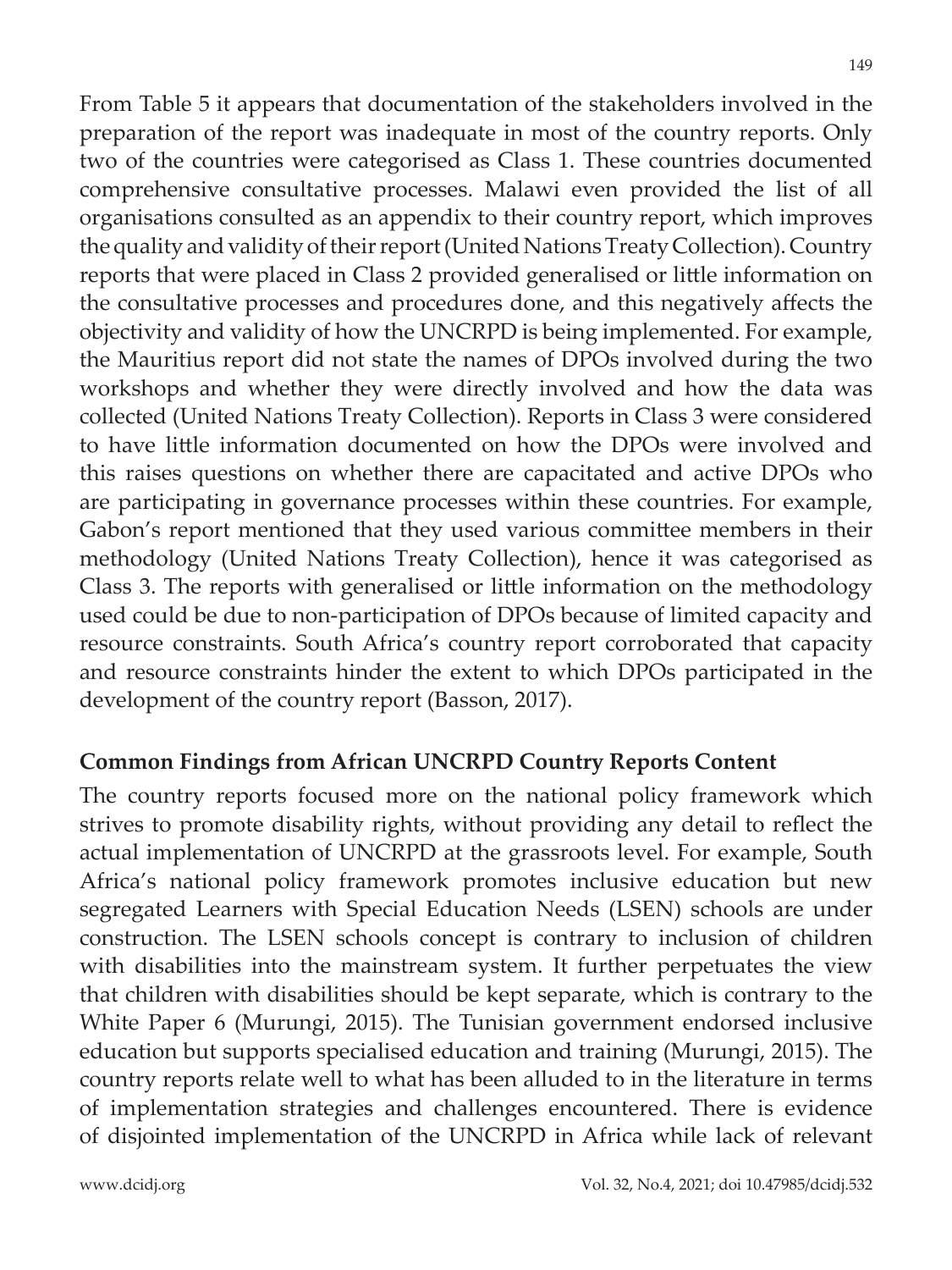disability statistics, resource constraints, and societal attitudes remain important areas that need to be addressed.

Most country reports provide some information on the country's constitution or old policies that predate the UNCRPD as long as they have an element of disability rights advancement and not necessarily the changes or actions taken to domesticate the UNCRPD. There is a paucity of evidence within the policies drafted after the ratification of the UNCRPD in most of the country reports to demonstrate that the policies were informed by the UNCRPD. The complexity of disability and lack of enforcement mechanisms could affect how the UNCRPD informs policy development and subsequent implementation (Onazi, 2016).All 20 country reports have acknowledged the continued vulnerability of persons with disabilities residing in rural villages, hence the need for systematic and comprehensive approaches.

#### **Recommendations**

There is a need to strengthen the current implementation strategies of the UNCRPD through accelerating legislative amendments which are informed by the UNCRPD, improving monitoring compliance and increasing resource allocation. This can be achieved through strengthening the level of engagement of DPOs and persons with disabilities in legislative amendments, budget and public finance management process. Enforcement mechanisms of the UNCRPD that are direct and easy to comprehend need to be developed and could be built on the ongoing monitoring process to the UNCRPD committee (Cote & Kukava, 2019). Clear and direct UNCRPD enforcement mechanism will facilitate the development of a reporting template that is treaty-specific. This will enable the production of more precise country reports.

Instead of the African countries channelling more resources towards achieving the same goal by developing continental disability drafts, adopting the UNCRPD would cut down costs with the same outcome. The African governments should strengthen political commitment to publicly acknowledge the UNCRPD, align national disability laws and policies, and integrate persons with disabilities within social and development issues.

### **Limitations**

There are literature gaps in the implementation of the UNCRPD. Most of the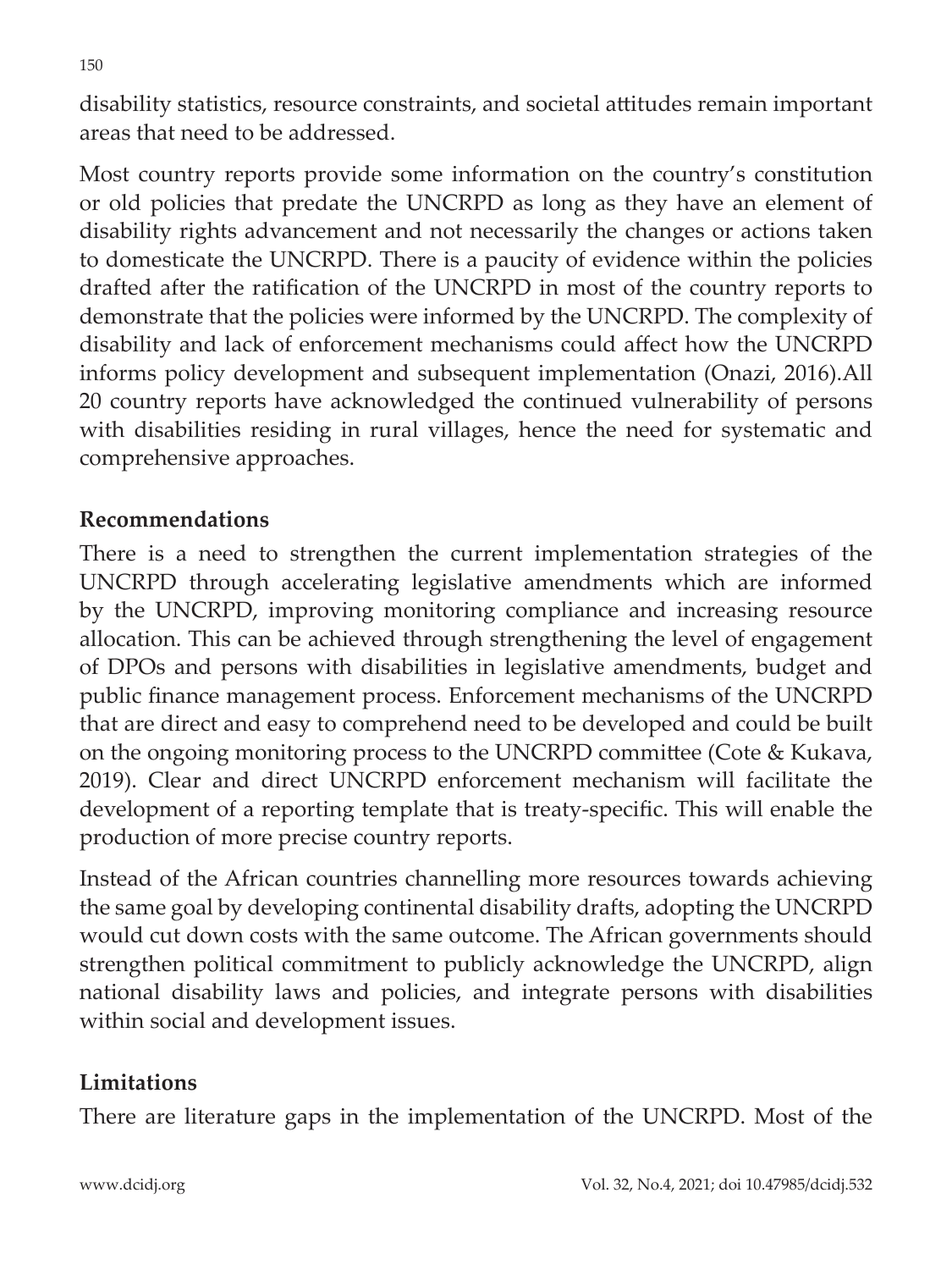published literature is within the South African context covering few implemented Articles of the UNCRPD. This is a potential source of research bias given the size of the African continent. The country reports analysed were all initial reports, hence limited progress or challenges were reported within the African context.

## **CONCLUSION**

The findings of this paper have shown that there are gaps related to the actual implementation of the UNCRPD at the grassroots level in African societies due to contextual challenges. These contextual challenges include socio-cultural and infrastructural barriers, lack of political will, complexity of disability issues, notable decreased effectiveness of the disability movement and lack of resources. However, there is evidence of fragmented implementation of the UNCRPD in Africa as indicated by elements of inclusion of persons with disabilities with focus on education and employment. This calls for African governments to broaden focus on implementation of other Articles of the UNCRPD, and to effectively ensure collaboration with all stakeholders to create inclusive societies.

## **ACKNOWLEDGEMENT**

The corresponding author would like to thank the librarians from the University of Namibia for assistance in conducting electronic database search strategy.

Data generated and analysed during this study are included in the final dissertation and will be accessed in the University of KwaZulu Natal library/ repository.

The authors declare that they have no competing interests.

## **REFERENCES**

Africa Studies Centre Leiden. (2020, March 26). *Disability in Africa*. [Online]. Retrieved Sep 22, 2021, from https://www.ascleiden.nl/content/webdossiers/disability-africa.

African Union Commission Department of Social Affairs (2015). *Continental Plan of Action for the African Decade of Persons with Disabilities 2010-2019.* Retrieved Apr, 12, 2021, from https:// au.int/sites/default/files/pages/32900-file-cpoa\_handbook.\_audp.english\_-\_copy.pdf

Altman, B. (2001). *Definitions, models, classifications, schemes, and applications.* (In G. L. Albrecht, K. Seelman, & M). Bury. Handbook of disability studies, 97-122. SAGE Publications,Inc., https://doi.org/10.4135/9781412976251.n4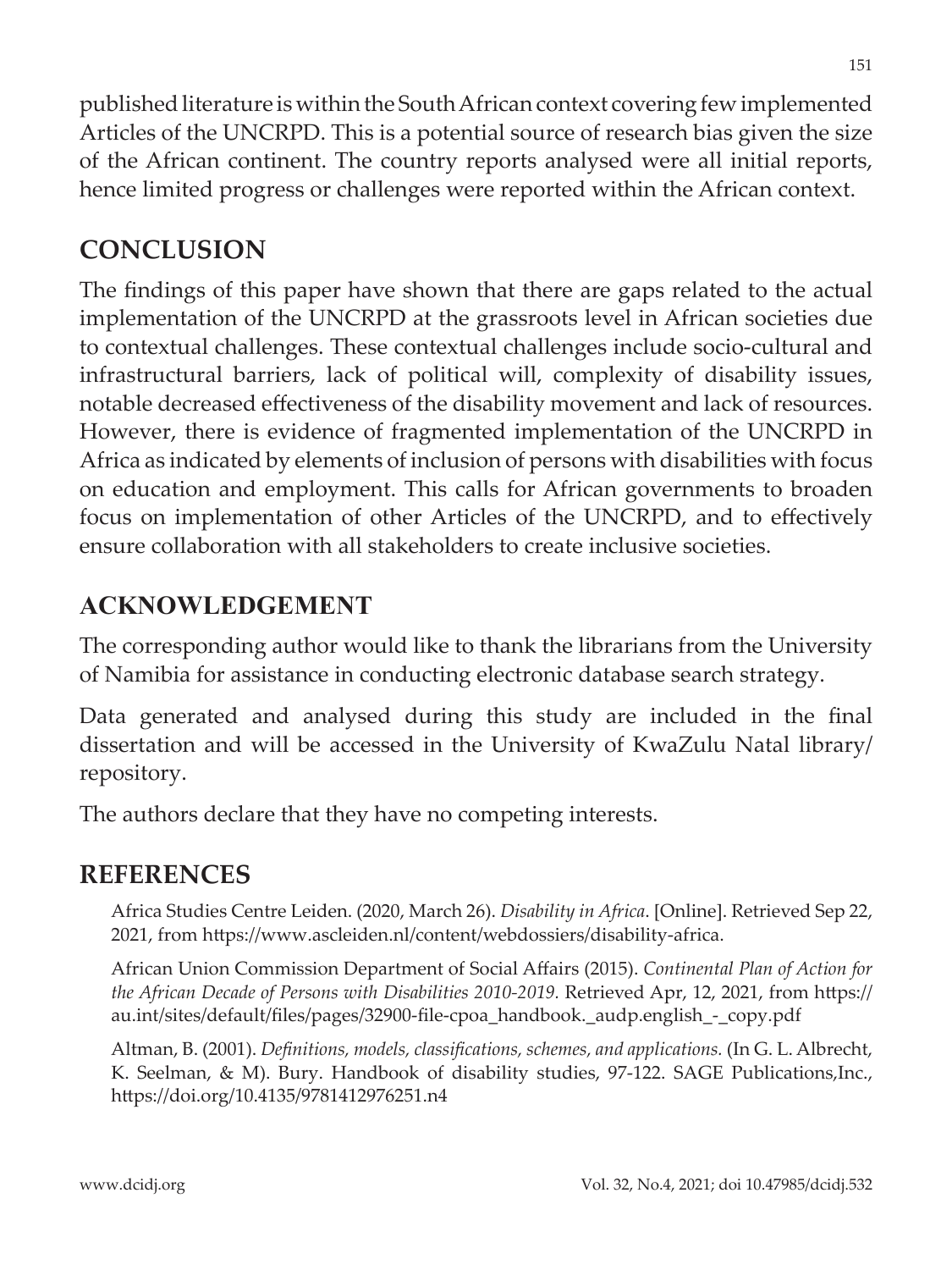Banks, L.M., & Polack, S. (2014). *The economic costs of exclusion and gains of inclusion of people with disabilities*. London: International Centre for Evidence in Disability. https://www.cbm. org/fileadmin/user\_upload/Publications/Costs-of-Exclusion-and-Gains-of-Inclusion-Report. pdf

Barnett-Page, E., & Thomas, J. (2009). Methods for the synthesis of qualitative research: a critical review. *BMC Medical Research Methodology* [Internet]. Springer Science and Business Media LLC, 11; 9(1). https://doi.org/10.1186/1471-2288-9-59 PMid:19671152 PMCid:PMC3224695 Basson, Y. (2017). Selected Developments in South African Labour Legislation related to Persons with Disabilities. *Potchefstroom Electronic Law Journal*/PotchefstroomseElektronieseRegsblad [Internet]. Academy of Science of South Africa, 25; (20),1. https://doi.org/10.17159/1727- 3781/2017/v20i0a1216

Byrne, B. (2012). Minding the Gap? Children with Disabilities and the United Nations Convention on the Rights of Persons with Disabilities. *Law and Childhood Studies Current Legal Issues*, 14(8),419-37. https://doi.org/10.1093/acprof:oso/9780199652501.003.0024

Chataika, T., Mckenzie, J.A., Swart, E., & Lyner-Cleophas, M. (2012). Access to education in Africa: responding to the United Nations Convention on the Rights of Persons with Disabilities. *Disability & Society*, 27(3), 385-98. https://doi.org/10.1080/09687599.2012.654989

Chichaya, T.F., Joubert, R.W.E., & McColl, M.A. (2018). Voices on disability issues in Namibia: Evidence for entrenching occupational justice in disability policy formulation. *Scandinavian Journal of Occupational Therapy*, 19(1), 14-27. https://doi.org/10.1080/11038128.2018.1496273 PMid:30124099

Chichaya, T.F., Joubert, R., & McColl, M.A. (2019). Applying the occupational justice framework in disability policy analysis in Namibia. *South African Journal of Occupational Therapy,* 49(1), 19-25. https://doi.org/10.17159/2310-3833/2019/vol49n1a4

Combrinck, H., & Van Reenen, T.P. (2011). The UN convention on the rights of persons with disabilities in Africa: Progress after 5 years. *Sur International Journal on Human Rights*, 20(14),132-165. https://sur.conectas.org/wp-content/uploads/2017/11/sur14-eng-tobias-pietervan-reenen-e-helene-combrinck.pdf

Cote, A., & Kukava, M. (2019). *Making the Most of Public Resources for Full Inclusion and Participation of People with Disabilities in Georgia.* Retrieved Nov 14, 2021, from http://www. epfound.ge/wp-content/uploads/2019/09/Disability-Report\_Final-ENG.pdf

Fernandez, E.L., Rutka, L., & Aldersey, H. (2017). Exploring Disability Policy in Africa: An Online Search for National Disability Policies and UNCRPD Ratification. *Review of disability studies international journal*,13(1),1-12. https://scholarspace.manoa.hawaii.edu/ bitstream/10125/56645/1747.pdf

Holness, W., & Rule, S. (2015). Barriers to advocacy and litigation in the equality courts for persons with disabilities. *Potchefstroom Electronic Law Journal,*17(5),1906-1963. https://doi. org/10.4314/pelj.v17i5.04

Kachaje, R., Dube, K., MacLachlan, M., & Mji, G. (2014). The African Network for Evidenceto-Action on Disability: A role player in the realisation of the UNCRPD in Africa. *African Journal of Disability*, 3(2), 1-5. https://doi.org/10.4102/ajod.v3i2.86 PMCid:PMC5442512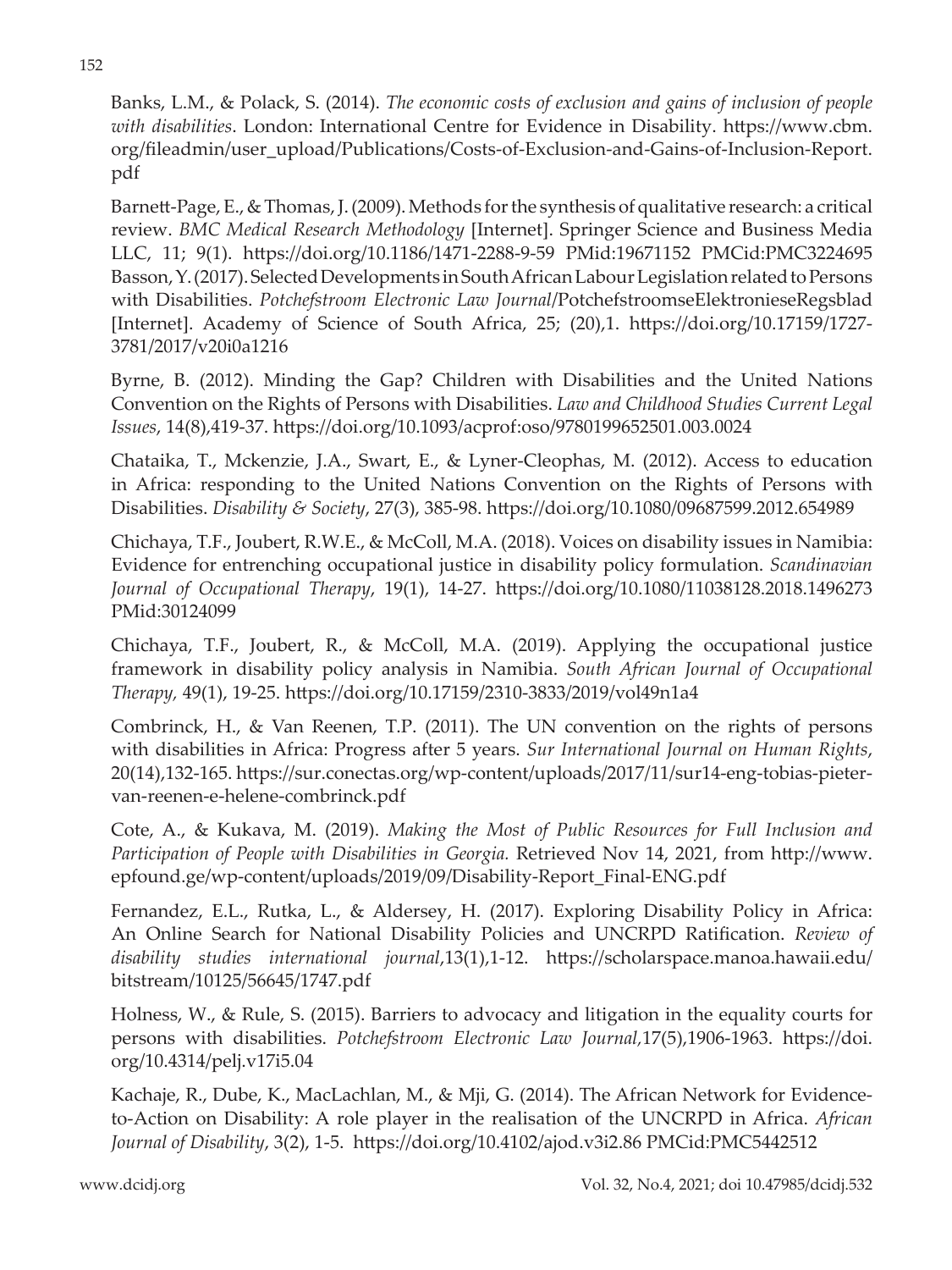Kamga, S.A.D. (2013). A Call for a Protocol to the African Charter on Human and Peoples' Rights on the Rights of Persons with Disabilities in Africa. *African Journal of International and Comparative Law*, 21(2), 219-49. https://doi.org/10.3366/ajicl.2013.0060

Lang, R., Kett, M., Groce, N., & Trani, J-F. (2011). Implementing the United Nations Convention on the rights of persons with disabilities: principles, implications, practice and limitations. Alter [Internet]. Elsevier BV, 5(3),206-20. https://doi.org/10.1016/j.alter.2011.02.004

Lang, R., Schneider, M., Cole, E., Kett, M., & Groce, N. (2017). Policy development: An analysis of disability inclusion in a selection of African Union policies. *Dev Policy Rev*, 2019(37), 155- 175. https://doi.org/10.1111/dpr.12323

McKenzie, J., Mji, G., & Gcaza, S. (2014). With or without us? An audit of disability research in the southern African region. *African Journal of Disability*, 3(2),1-6. https://doi.org/10.4102/ajod. v3i2.76 PMid:28730009 PMCid:PMC5442508

Murungi, L. (2015). Inclusive basic education in South Africa: issues in its conceptualisation and implementation. *Potchefstroom Electronic Law Journal*, 18(1),3159-3195. https://doi. org/10.4314/pelj.v18i1.07

Mwendwa, T.N., Murangira, A., & Lang, R. (2009). Mainstreaming the rights of persons with disabilities in national development frameworks. *Journal of International Development*, 21(5),662-72. https://doi.org/10.1002/jid.1594

National Disability Authority. (2014). *A Strategy for Equality - Report of the Commission on the Status of People with Disabilities. Costs: budgeting for equality*. Retrieved Sep 22, 2021, from http://nda.ie/Disability-overview/Key-Policy-Documents/Report-of-the-Commission-on-the-Status-of-People-with-Disabilities/A-Strategy-for-Equality/A-Strategy-for-Equality-Reportof-the-Commission-on-the-Status-of-People-with-Disabilities/

Ncube, W. (1999). *'The African cultural footprint? The changing conception of childhood*' in W Ncube (ed). Law, culture, tradition and children's rights in Eastern and Southern Africa.

Ngomwa, P.M.G. (2019). Discourse on Intellectual Disability and Improved Access to Assistive Technologies in Malawi. *Public Health Policy, 6,*(377)1-7. https://doi.org/10.3389/ fpubh.2018.00377 PMid:30761280 PMCid:PMC6362675 Nigussie, Y. (2016). 1*0 years celebration of the UNCRPD in Addis Ababa*. https://www.light-for-the-world.org/10-years-celebrationuncrpd-addis-ababa-0

Nikoltchev, S. (2014). (Ed.), *Enabling Access to the Media for All, IRIS plus European Audiovisual Observatory*, Strasbourg. https://rm.coe.int/1680783db1

Onazi, O. (2016). [Disability] Justice Dictated by the Surfeit of Love: Simone Weil in Nigeria. *Law and Critique. Springer Science and Business Media LLC*, 26,28(1),1-22. https://doi.org/10.1007/ s10978-016-9191-2

Oyaro, L.O. (2015). Africa at crossroads: The United Nations Convention on the rights of Persons with Disabilities. *Int'l L. Rev*, (30), 347-373. https://heinonline. org/hol-cgi-bin/get\_pdf.cgi?handle=hein.journals/amuilr30&section=19&casa token=ZHwQD4KFCroAAAAA:0wpdRvbBlE6QJRZDPvdCXqbPMNleJsgSPsZd4ypDle\_ xayJCm\_g0symsI\_JK1gybLD8losHL